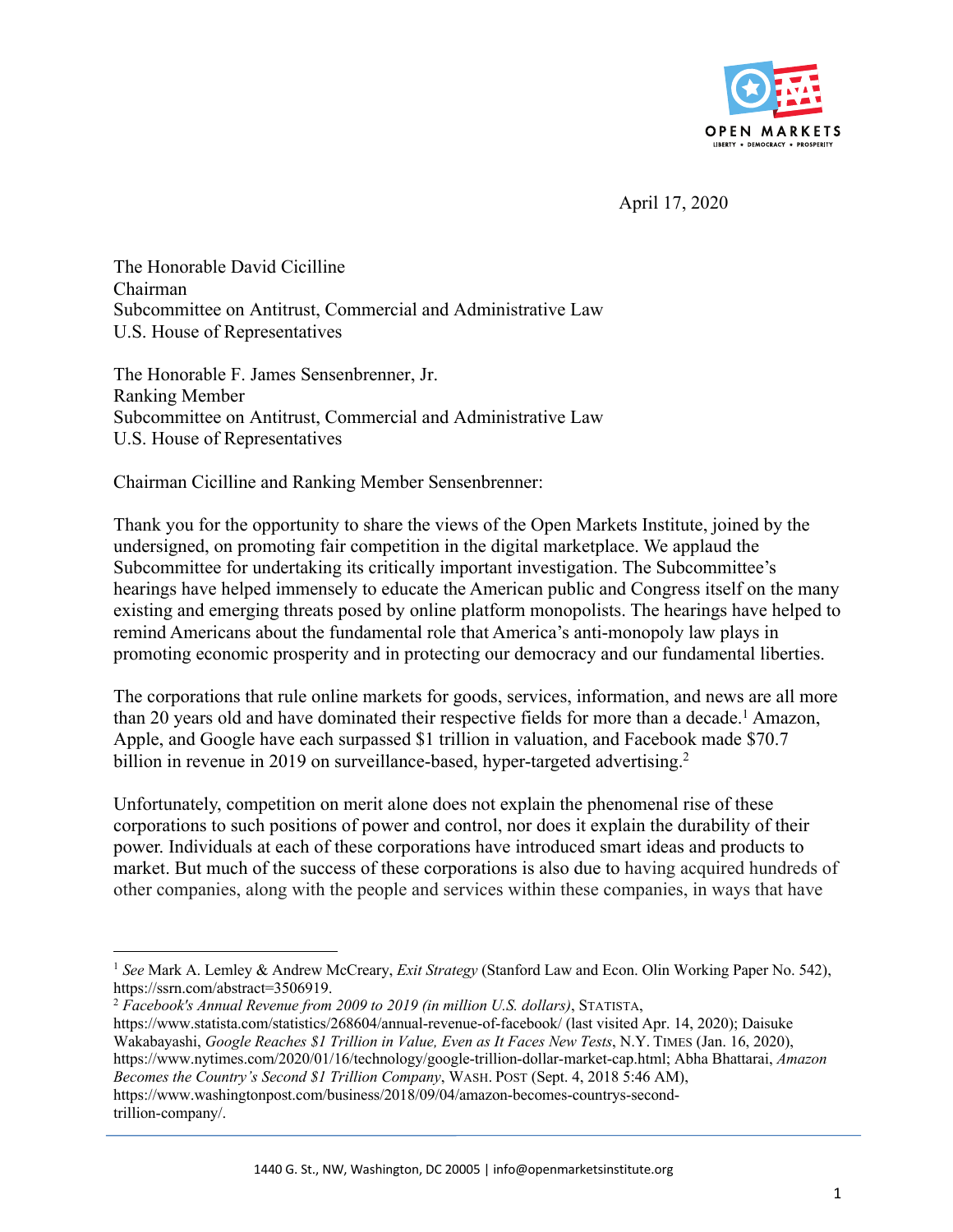

enabled these giants to build intricate and self-reinforcing networks of essential services.<sup>3</sup> Many of these acquisitions were clearly illegal under the Clayton Act's prohibition of mergers and acquisitions where the effect "may be substantially to lessen competition, or to tend to create a monopoly."4 They went through because law enforcement agencies failed to enforce the law.

This illegal monopolization through countless acquisitions, in turn, has played an integral role in powering the further rise of these giants. The platform monopolists of the  $21<sup>st</sup>$  century have long followed the monopolist's classic playbook. They exploit their positions as providers of multiple essential services to bankrupt, supplant, or sideline rivals in every market in which they operate. They also exploit their position as gatekeepers to the marketplace to manipulate and extort businesses and individuals who simply want to sell their goods, services, and ideas to their fellow citizens. This problem is getting worse fast. The number of businesses that are not at the mercy of the platform monopolists is declining every day, as the giants continue to expand aggressively into new business lines.<sup>5</sup>

In recent written testimony submitted to the Senate Judiciary Committee regarding digital platform self-dealing, which is when these corporations exploit their gatekeeper power to favor their own products and services over those provided by the sellers who depend on them to get to market, I detailed some of the ways that I believe these digital platforms are violating (current interpretations of) Section 2.6

This illegal monopolization harms citizens in their capacities as entrepreneurs, innovators, creators, and employees, by reducing opportunity, driving down revenue, and driving down income. This monopolization also harms citizens in their capacity as consumers, by robbing them of choice, innovation, quality, and prices discovered through true inter-brand competition. Perhaps most importantly, this illegal monopolization harms individuals *as* citizens, because these corporations often use their power in ways that disrupt the free press, fair elections, and the marketplace of ideas.7

<sup>3</sup> Diana L. Moss, *The Record of Weak U.S. Merger Enforcement in Big Tech*, AM. ANTITRUST INST. 5 (July 8, 2019), https://www.antitrustinstitute.org/wp-content/uploads/2019/07/Merger-Enforcement\_Big-Tech\_7.8.19.pdf (detailing that between 1987 and 2019, Google, Apple, Facebook, Amazon, and Microsoft acquired 723 companies). <sup>4</sup> 15 U.S.C. § 18.

<sup>5</sup> *See, e.g.*, Rob Copeland, *Google's 'Project Nightingale' Gathers Personal Health Data on Millions of Americans*, WALL ST. J. (Nov. 11, 2019), https://www.wsj.com/articles/google-s-secret-project-nightingale-gathers-personalhealth-data-on-millions-of-americans-11573496790 (detailing Google's partnership with Ascension, one of U.S.'s largest health-care systems, to obtain data related to "lab results, doctor diagnoses and hospitalization records, among other categories, and amounts to a complete health history, including patient names and dates of birth."). <sup>6</sup> *Competition in Digital Technology Markets: Examining Self-Preferencing by Digital Platforms: Before the Subcomm. on Antitrust, Competition Policy and Consumer Rights of the S. Comm. on the Judiciary*, 116th Cong. (2020) [hereinafter *Hubbard Testimony 1*] (submitted testimony of Sally Hubbard, Director of Enforcement Strategy, Open Markets Institute), https://www.judiciary.senate.gov/imo/media/doc/Hubbard%20Testimony.pdf.

<sup>7</sup> *Online Platforms and Market Power, Part 1: The Free and Diverse Press: Before the Subcomm. on Regulatory Reform, Commercial and Antitrust Law of the H. Comm. on the Judiciary*, 116th Cong. (2019) [hereinafter *Hubbard Testimony 2*] (submitted testimony of Sally Hubbard, Director of Enforcement Strategy, Open Markets Institute), https://docs.house.gov/meetings/JU/JU05/20190611/109616/HHRG-116-JU05-Wstate-HubbardS-20190611.pdf.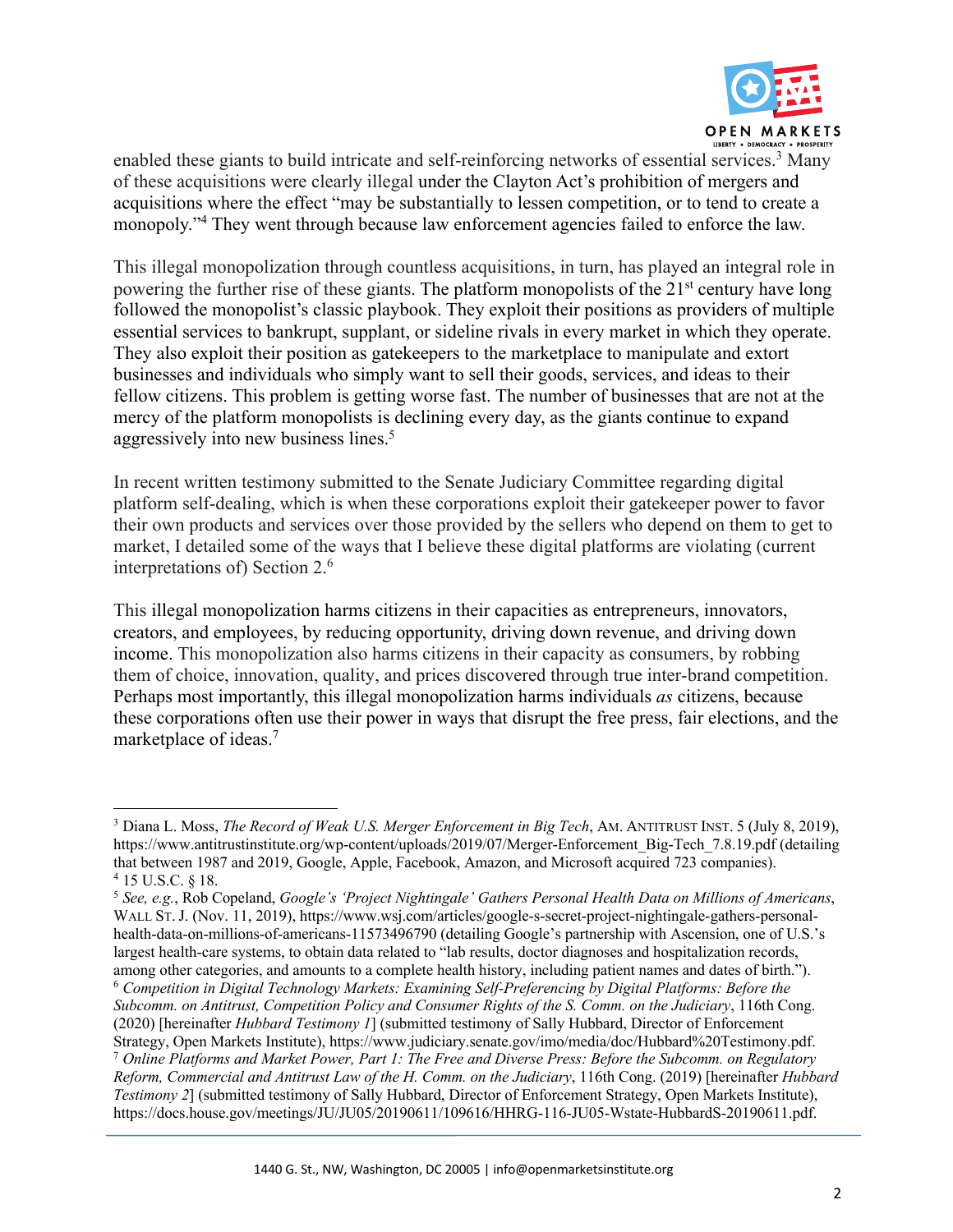

The problem of monopolization was not inevitable. It is due, in part, to enforcers following the libertarian "Chicago School" philosophy to guide their understanding of both the purpose of antimonopoly law and how to enforce the law. This philosophy overvalues economic efficiency while simultaneously ignoring many of the political harms caused by the concentration of economic power.<sup>8</sup>

The problem is also made worse by three decades of monopoly-friendly court decisions based on this same flawed ideology.9 These decisions have erected substantial and dangerous obstacles for Sherman Act Section 2 claims. Partly as a result of the guidance provided by this ideology, antitrust enforcers in recent years have tended to shy away from aggressive enforcement of the law in any case that relies on Sherman Act Section 2, especially in relation to Sherman Act Section 1 horizontal collusion cases, with their stronger standard of *per se* illegality.

Over time, this monopoly problem builds on itself. By not bringing enough Section 2 cases, antitrust enforcers have left pro-monopoly legal precedent unchallenged.<sup>10</sup> Over time, such wrongheaded court decisions can become erroneously perceived as settled law.

These platform monopolists provide some useful, high-quality services to some portions of the public, but that does not justify a single one of these harms.

Below, we outline our views on potential solutions according to the topics identified in your letter of March 13, 2020. With these recommended reforms, we aim to open the gates of fair competition to new innovators, restore dynamism to our economy, decrease market concentration, ensure basic rule of law for all sellers and buyers, and protect the security of our nation and our democracy.

**1. Are existing laws that prohibit monopolization and monopolistic conduct adequate? Are current statutes and case law suitable to address any potentially anticompetitive conduct?**

<sup>8</sup> ROBERT H. BORK, THE ANTITRUST PARADOX: A POLICY AT WAR WITH ITSELF 405 (1978) ("The only goal that should guide interpretation of the antitrust laws is the welfare of consumers . . . In judging consumer welfare, productive efficiency, the single most important factor contributing to that welfare, must be given due weight along with allocative efficiency."); MARC ALLEN EISNER, ANTIRUST AND THE TRIUMPH OF ECONOMICS: INSTITUTIONS, EXPERTISE, AND POLICY CHANGE 107 (1991) (stating, "[R]ational economic actors working within the confines of the market seek to maximize profits by combining inputs in the most efficient manner. A failure to act in this fashion will be punished by the competitive forces of the market."); *see also* Richard A. Posner, *The Chicago School of Antitrust Analysis*, 127 U. PA. L. REV. 925, 932 (1979) (stating "the proper lens for viewing antitrust problems is price theory.").

<sup>9</sup> *See infra* Appendix A.

<sup>10</sup> *The State of Antitrust Enforcement and Competition Policy in the U.S.*, AM. ANTITRUST INST. 15 (Apr. 14, 2020), https://www.antitrustinstitute.org/wp-content/uploads/2020/04/AAI\_StateofAntitrust2019\_FINAL.pdf (stating "[S]ince the [*US v. Microsoft*] case some 20 years ago and the handful of other cases litigated at that same time, the DOJ has actually brought only one comparatively insignificant Section 2 case.").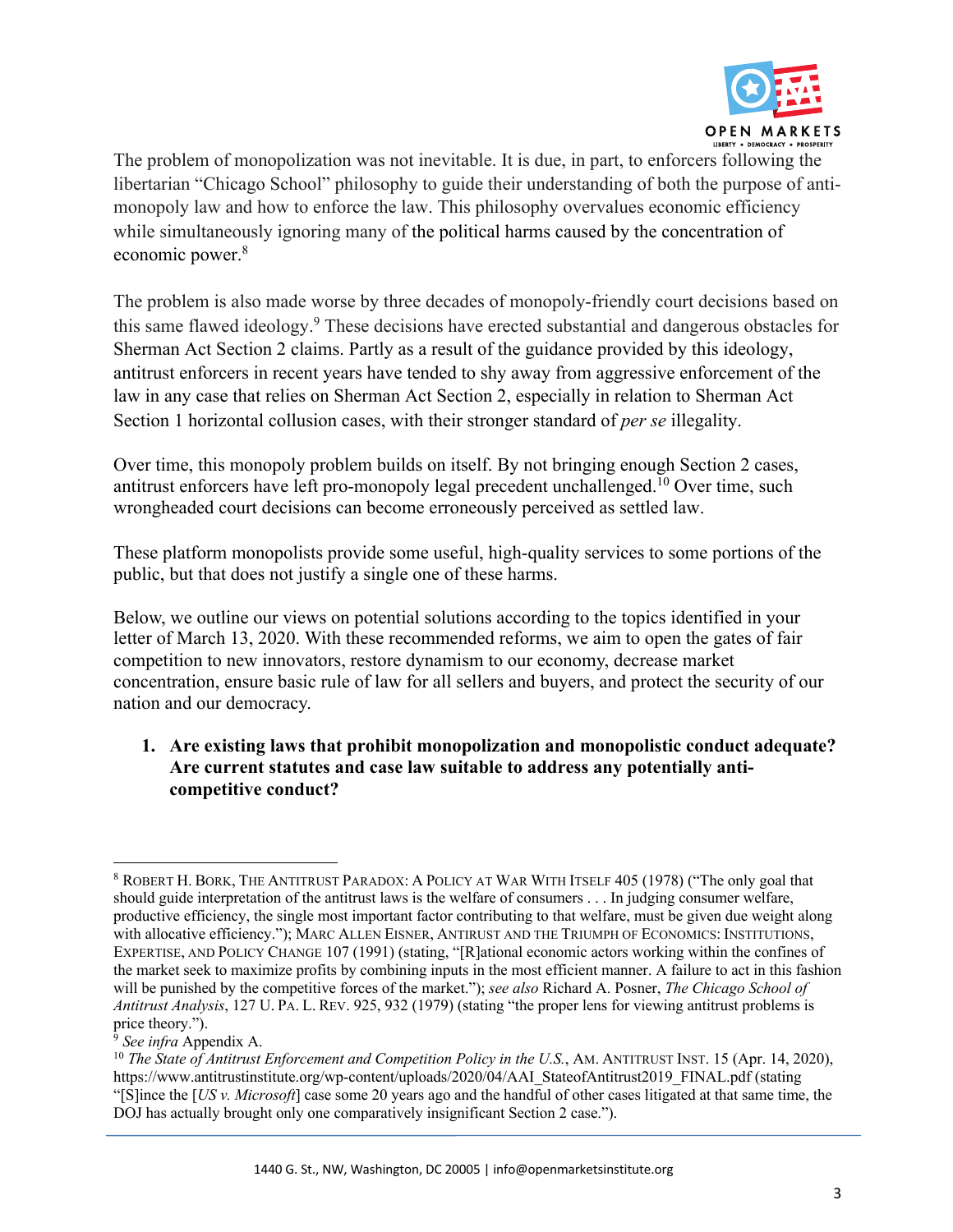

The Open Markets Institute believes that current statutes are capable of addressing the full spectrum of anti-competitive conduct by digital platforms. We believe the main reason for the radical concentration of power in these corporations is not any shortcoming in law, but the lack of political will by antitrust enforcers. We believe this lack of political will is exacerbated by the adherence of law enforcement agencies to dangerously flawed economic philosophies that largely brought us America's monopoly crisis in the first place.

In short, we believe law enforcement agencies can and should aggressively enforce the antitrust laws against platform monopolists now, without waiting for Congress to strengthen or reform these laws. Indeed, the Open Markets Institute believes that enforcers could push the law in the right direction simply by bringing more aggressive cases under existing legal standards. A good example of how this could work is *United States v. Microsoft Corp.*,<sup>11</sup> because today's digital platforms are following Microsoft's monopolistic playbook.

Similarly, federal antitrust enforcers also are not fully using the tools available to combat anticompetitive conduct. The FTC has a powerful tool with Section 5 of the FTC Act,<sup>12</sup> which is broader than the Sherman and Clayton Acts.13 Through Section 5, the FTC can establish rules of fair competition and overcome bad Section 2 caselaw.<sup>14</sup> But the agency rarely uses this authority. The FTC also has investigative and rule-making authority that it could broadly deploy.<sup>15</sup>

One of the simplest ways for Congress to address the dangers posed by the platform monopolists is to demand that enforcers at the DOJ, FTC, FCC, and other agencies charged with keeping markets open and competitive, do their jobs aggressively.<sup>16</sup>

That said, the Open Markets Institute also believes that antitrust jurisprudence has in certain respects become so deeply flawed that contemporary interpretations of the law bear little or no resemblance to the original intent of Congress. In other words, three decades of monopoly-

<sup>11</sup> 253 F.3d 34 (D.C. Cir. 2001).

<sup>12</sup> 15 U.S.C. § 45. 13 *See* FTC v. Sperry & Hutchinson Co., 405 U.S. 233 (1972); *see also* FTC v. Motion Picture Advertising Service Co., 344 U.S. 392, 394–95 (1953) (stating "It is also clear that the Federal Trade Commission Act was designed to supplement and bolster the Sherman Act and the Clayton Act -- to stop in their incipiency acts and practices which, when full blown, would violate those Acts") (internal citations omitted).

<sup>14</sup> Sandeep Vaheesan, *Resurrecting 'A Comprehensive Charter of Economic Liberty': The Latent Power of the Federal Trade Commission*, 19 U. PA. J. BUS. L. 645 (2017), https://ssrn.com/abstract=2830702; Sandeep Vaheesan, *Unleash the Existing Anti-Monopoly Arsenal*, AM. PROSPECT (Sept. 24, 2019), https://prospect.org/day-oneagenda/unleash-anti-monopoly-arsenal/.

<sup>15</sup> 15 U.S.C. § 46 (authorizing the Federal Trade Commission "to make rules and regulations for the purpose of carrying out the provisions of this subchapter[,]" which includes unfair methods of competition). *See also A Brief Overview of the Federal Trade Commission's Investigative, Law Enforcement, and Rulemaking Authority*, FED. TRADE COMM'N (Oct. 2019), https://www.ftc.gov/about-ftc/what-we-do/enforcement-authority.

<sup>&</sup>lt;sup>16</sup> The FCC's has the authority to review proposed mergers of common carriers under Sections 7 and 11 of the Clayton Antitrust Act. *See* 15 U.S.C. §§ 18, 21(a). The FCC can also prohibit the transferring of spectrum licenses if the agency determines that the transfer is not in "the present or future public convenience and necessity" or if the transfer is not in the "public interest, convenience and necessity." *See* 47 U.S.C. §§ 214(a), 310(d).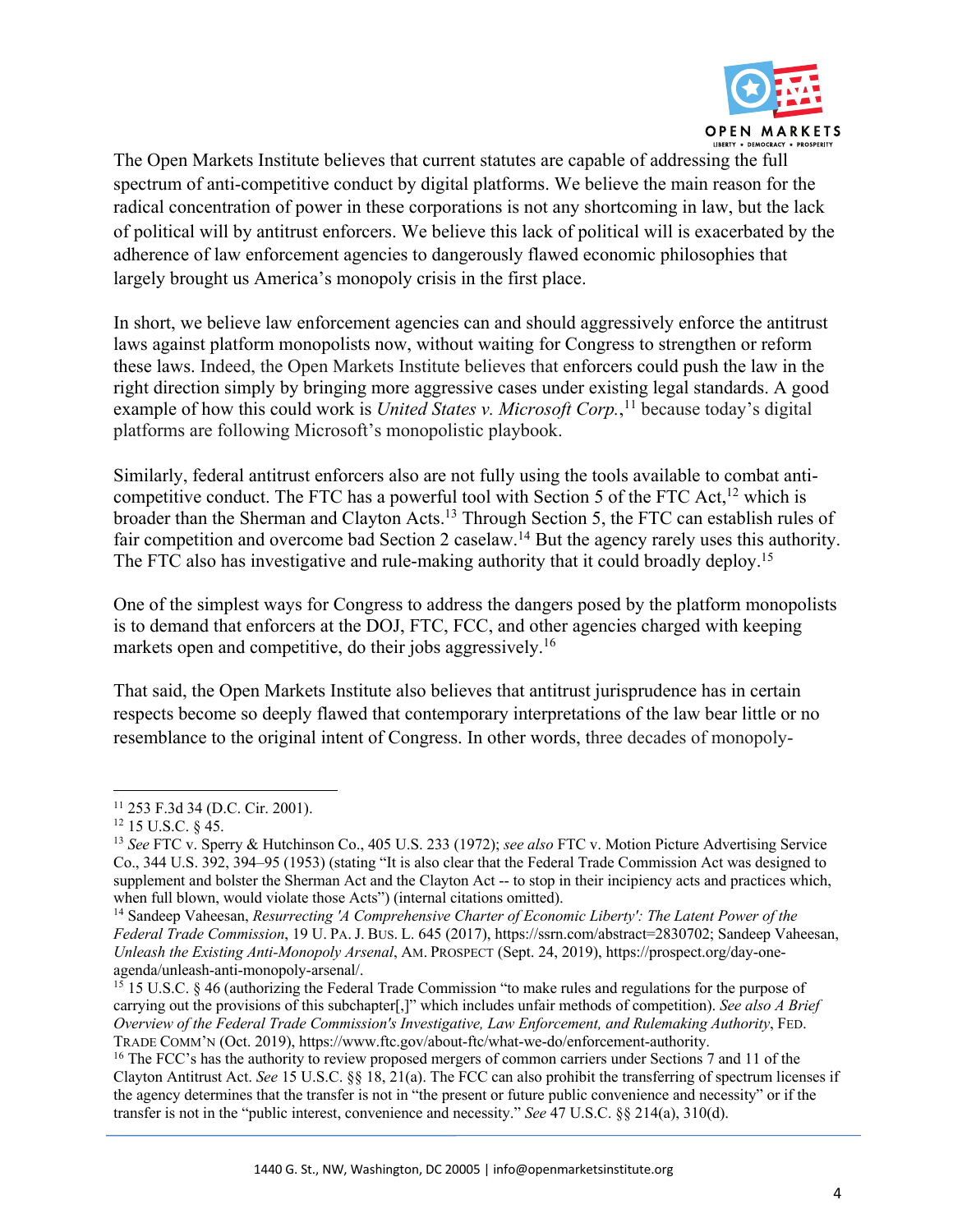

friendly court decisions based upon libertarian "Chicago School" ideology have erected substantial and dangerous obstacles for Sherman Act Section 2 claims.<sup>17</sup>

The Open Markets Institute therefore would welcome efforts by Congress to strengthen antitrust standards by correcting wrongly decided court decisions. Further, the Open Markets Institute would also welcome efforts by Congress to remove complexity in antitrust doctrine and make antitrust cases easier, faster, and cheaper.

Specific to the digital marketplace, the Open Markets Institute believes there is a clear hierarchy in the importance and effectiveness of particular existing anti-monopoly laws in addressing the concentration of power by the platform monopolists. As Congress considers how it can act to reduce dangerous concentrations of power and control in the digital marketplace, the Open Markets Institute encourages members to use all the following tools in the following order.

# Nondiscrimination and Neutrality

Many students of complex networks say that digital online technologies result in business models and corporate structures that are monopolistic by nature, and they point to a principle called network effects. Network effects arise when the value that a user derives from a product increases based on the number of other people who use it.<sup>18</sup> People want to be where their friends are, for example. A social network without a user's friends isn't much use.

There is nothing new about network effects. The same was true of transportation systems such as railroads and of communications systems such as the telephone, and American citizens have developed a wide array of simple tools during the past 150 years to prevent private actors from using such essential networks to manipulate and exploit individual citizens and businesses.

The single most important federal law aimed at such network monopolies was the Interstate Commerce Act (ICA) of 1887.19 The basic aim of the ICA was to ensure that the operators of the network treated every customer the same, charging each one the same price for the same service. Such "common carrier" rules long predated the ICA at both the federal and state levels. But the ICA provided the first coherent federal framework and set of principles for regulating such essential services at the national level. In certain respects, it is the most important act in U.S. history for establishing the foundations for true rule of law, other than the Constitution itself.

Although the focus of this question centers on the Sherman and Clayton antitrust laws, it is impossible to understand these two laws without taking full account of the Interstate Commerce Act. The fundamental link between these legal regimes was made clear by Sen. John Sherman himself. In addition to providing a key model for the Interstate Commerce Act with his

<sup>17</sup> *See infra* Appendix A.

<sup>18</sup> Howard A. Shelanski & J. Gregory Sidak, *Antitrust Divestiture in Network Industries*, 68 U. CHI. L. REV. 1, 5 (2001).

<sup>&</sup>lt;sup>19</sup> Act of Feb. 4, 1887, ch. 104, 24 Stat. 379.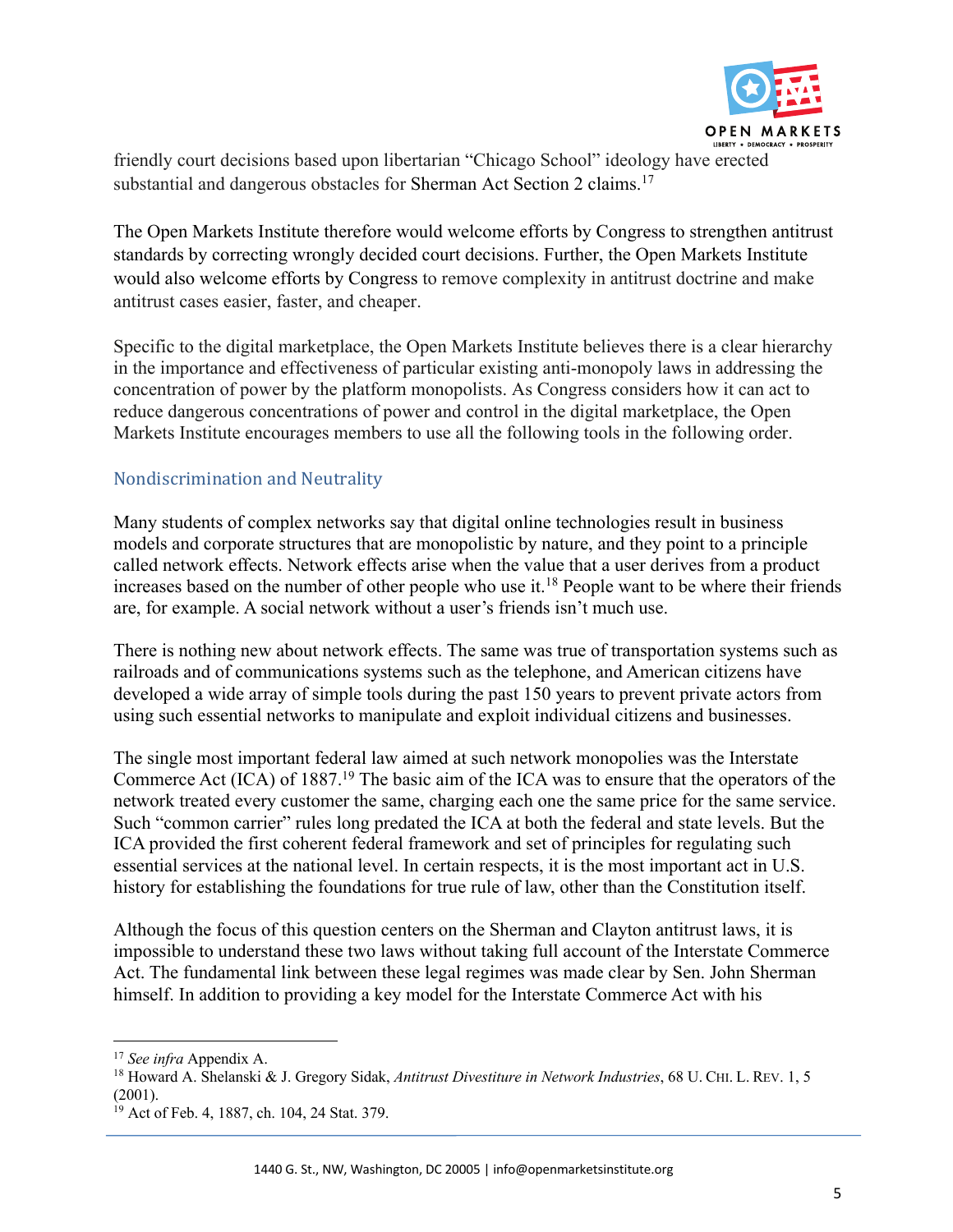

authorship of the National Telegraph Act of  $1866$ <sup>20</sup> Sherman, in his famous speech promoting the antitrust law that bears his name, made clear the fundamental importance of common carrier rules.

"It is the right of every man to work, labor, and produce in any lawful vocation and *to transport*  his production on equal terms and conditions and under like circumstances," Sherman said.<sup>21</sup> "This is industrial liberty, and lies at the foundation of the equality of all rights and privileges."22 In other words, Sen. Sherman himself understood that his antitrust act both stood upon and built upon the foundation of the Interstate Commerce Act, which outlaws individually tailored discriminations by corporations with a monopoly over the provision of an essential service or good.

Google, Facebook, Amazon, Uber, and other platform monopolists are all, in multiple respects, modern analogs of the communications and transportation networks of the past. Each of them provides multiple essential services. Unfortunately, up until now, such rules have never been applied to these corporations. This is what has left them free to exploit their character as gatekeepers to discriminate in the pricing and delivery of their services, in ways that empower them to manipulate and exploit individual citizens, businesses, and indeed entire realms of our national life.

Fortunately, American citizens have a variety of ways to address this huge and pressing challenge. The simplest and most straightforward way would be for the Federal Trade Commission and/or the Federal Communications Commission to assert their full authority to regulate the terms of service and pricing behaviors of these platform monopolists. This is essentially what the FCC did to Internet Service Providers in 2015 with the Open Internet Order.23

Sen. Al Franken made this point simply in a November 2017 article in the *Guardian*: "As tech giants become a new kind of internet gatekeeper, I believe the same basic principles of net neutrality should apply here: No one company should have the power to pick and choose which content reaches consumers and which doesn't. And Facebook, Google, and Amazon – like ISPs – should be 'neutral' in their treatment of the flow of lawful information and commerce on their platforms."24

<sup>20</sup> Post Roads Act of 1866, ch. 230, 14 Stat. 221, *repealed by* Act of July 16, 1947, ch. 256, 61 Stat. 327; *see also* RICHARD R. JOHN, NETWORK NATION: INVENTING AMERICAN TELECOMMUNICATIONS 116 (2010) (denoting the Post Roads Act of 1866 as the National Telegraph Act).

 $21$  21 CONG. REC. 2457 (1890) (statement of Sen. Sherman) (emphasis added). <sup>22</sup> *Id.*

<sup>&</sup>lt;sup>23</sup> FED. COMMC'NS COMM'N, FCC-15-24, In re Protecting and Promoting the Open Internet (Mar. 12, 2015), http://transition.fcc.gov/Daily\_Releases/Daily\_Business/2015/db0312/FCC-15- 24A1.pdf.

<sup>&</sup>lt;sup>24</sup> Al Franken, *We Must Not Let Big Tech Threaten Our Security, Freedoms and Democracy*, GUARDIAN (Nov. 8, 2017, 2:20 PM), https://www.theguardian.com/commentisfree/2017/nov/08/big-tech-security-freedoms-democracyal-franken.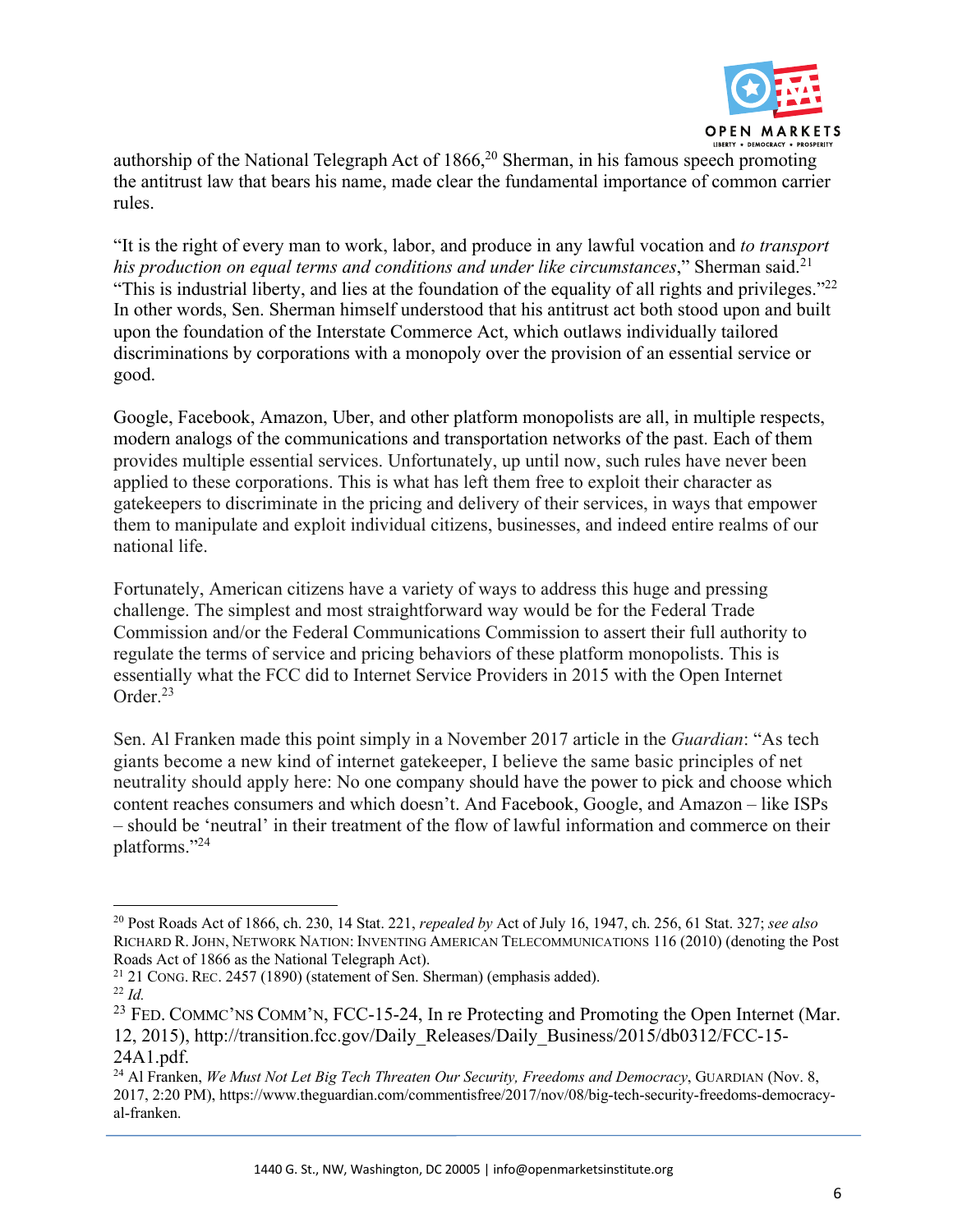

If the FTC and FCC both fail in their duty, the Department of Justice, states attorneys general, and other agencies have a variety of other tools – including the Essential Facilities Doctrine – which they can use to achieve the same basic ends.<sup>25</sup> Obviously, Congress always has an absolute right to impose such rules on these corporations at any time, and the Open Markets Institute strongly encourages Congress to do so if these other institutions continue to fail to complete their mission of serving the public.

# Structural Separations - Vertical and Horizontal

Applying common carrier rules to the platform monopolists will resolve many of the threats these corporations now pose to American democracy and American capitalism. But to finish the job of ensuring that these corporations provide neutral and fair service to all sellers and buyers, and all writers and speakers and all readers and listeners, it is necessary to completely separate ownership of the platforms from ownership of the goods, services, information, and entertainment sold across the platforms.

Structural separation has been the general rule for most of U.S. history in cases of network monopoly and essential services. We can trace clear prohibitions on such "vertical integration" at the federal level back to the National Bank Act of  $1863$ ,<sup>26</sup> in the midst of the Civil War. Such rules were also routinely imposed in the act of chartering corporations to engage in particular lines of business. As Lina Khan has written in *Separations of Platforms and Commerce*, such rules were a standard part of the antitrust toolkit and have been used to carefully restrict the powers of corporations such as AT&T and Microsoft.<sup>27</sup>

In every instance, the basic aim of such laws has been to ensure that corporate managers are not presented with conflicts of interest that might tempt them to not provide fair service to individuals and businesses that depend on these corporations to get to market.

Today, however, we see innumerable instances in which the platform monopolies have entered lines of business that put them into direct competition with the people and companies that depend on the platforms' services. Amazon, for instance, sells Amazon-produced books, movies, television shows, apparel, toys, electronics, foods, and even batteries, in addition to hundreds of other products, putting the giant corporation in direct competition against independent makers of these same products.28 Google, meanwhile, has long pitted its own in-house versions of everything from travel services to advertising services to local business recommendations against similar services provided by independent companies. Clearly, in many such instances, the platform will have an interest in selling its own product before those of its customer/rivals.

<sup>25</sup> *See, e.g.*, *Otter Tail Power Co. v. United States, 410 U.S. 366, 377–79 (1973).*

<sup>26</sup> National Bank Act of 1863, ch. 58, 12 Stat. 665.

<sup>27</sup> Lina Khan, *The Separation of Platforms and Commerce*, 119 COLUM. L. REV. 973 (2019), https://ssrn.com/abstract=3180174.

<sup>28</sup> Lina M. Khan, *Amazon's Antitrust Paradox*, 126 YALE L.J. 710, 754 (2017) (stating "Amazon is a marketing platform, a delivery and logistics network, a payment service, a credit lender, an auction house, a major book publisher, a producer of television and films, a fashion designer, a hardware manufacturer, and a leading provider of cloud server space and computing power.).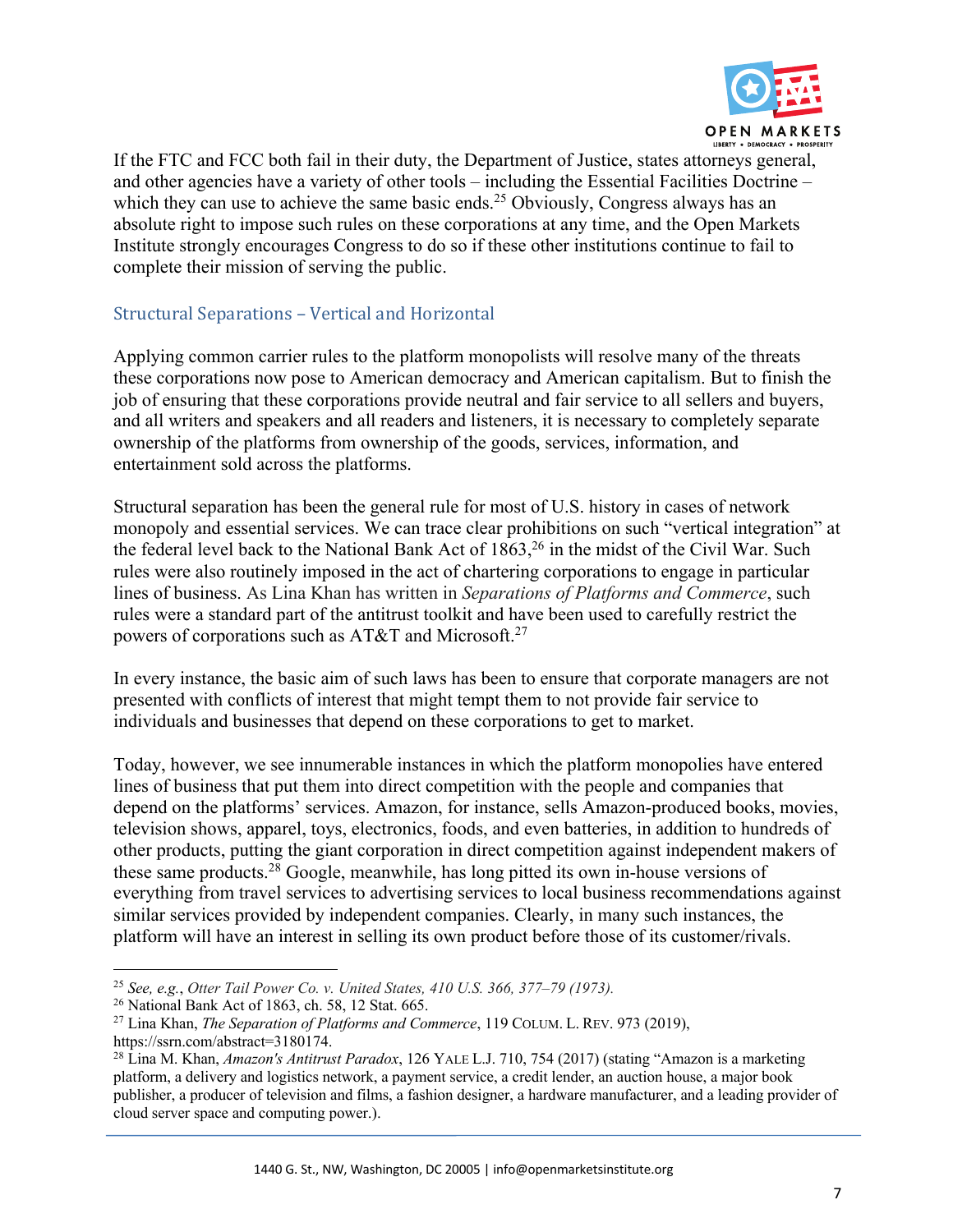

Clearly, in all such instances, the platform has a variety of tools at hand with which to favor the sale of its own products over those of the independent companies that depend on the platforms to get to market.

These corporations have repeatedly demonstrated that they are absolutely willing to exploit their gatekeeper positions to promote their own interests over those of independent companies that depend on the platforms' services and over the interests of the public as a whole. Such selfdealing or self-preferencing has enabled these corporations to become the dominant providers of a vast and fast-growing number of goods and services.

The Open Markets Institute supports a solution that has been advanced by Sen. Elizabeth Warren: to structurally eliminate the platforms' conflicts of interest and remove both their incentives and their abilities to exclude competition.<sup>29</sup> Here again, the Open Markets Institute believes that existing law provides enforcers with tools that empower them to break up the platform monopolists along vertical lines in ways that would entirely eliminate all conflicts of interest. That said, action by Congress once again could yield a quicker, cleaner, and more comprehensive solution to the problem.

The Open Markets Institute also believes that enforcement agencies and Congress should immediately begin to study ways to break up the platform monopolists along horizontal lines, whenever the networked nature of the service does not make doing so difficult or impossible. The Open Markets Institute has long held that enforcers should simply reverse Facebook's acquisitions of WhatsApp and Instagram; these acquisitions of growing rivals violated the Clayton Act's prohibition of acquisitions where the effect "may be substantially to lessen competition, or to tend to create a monopoly," and should simply be undone.<sup>30</sup>

The Open Markets Institute has also encouraged enforcers to consider separating one platform monopoly from another, in instances where multiple such platforms have been tied together through acquisition. Google is particularly ripe for such restructuring, and the Open Markets Institute has publicly advocated that enforcers force Google's holding company to spin off YouTube, Maps, Android, and the corporation's suite of online advertising technologies, among other monopoly platforms. Such actions have ample precedent in U.S. law. One of the most famous such actions took place in 1913, when the Wilson administration forced AT&T to sell off the Western Union telegraph service.<sup>31</sup>

<sup>29</sup> Elizabeth Warren, *It's Time to Break Up Amazon, Google, and Facebook*, MEDIUM (Mar. 8, 2019), https://medium.com/@teamwarren/heres-how-we-can-break-up-big-tech-9ad9e0da324c; *see also* Khan, *supra* note 27.

<sup>&</sup>lt;sup>30</sup> The European Commission has already fined Facebook for saying during the merger review that it would not merge WhatsApp's data with Facebook's data, and then doing it anyway. Since then, WhatsApp co-founder Brian Acton admitted to being coached to tell European regulators that merging data would be difficult. It's highly likely that bad faith representations were similarly made to the FTC. *See* Parmy Olson, *Exclusive: WhatsApp Cofounder Brian Acton Gives The Inside Story on #DeleteFacebook And Why He Left \$850 Million Behind*, FORBES (Sep. 26, 2018), https://www.forbes.com/sites/parmyolson/2018/09/26/exclusive-whatsapp-cofounder-brian-acton-gives-theinside-story-on-deletefacebook-and-why-he-left-850-million-behind/#53c7e4983f20.

<sup>&</sup>lt;sup>31</sup> Letter from Nathan C. Kingsbury to Attorney General J. C. McReynolds (Dec. 19, 1913).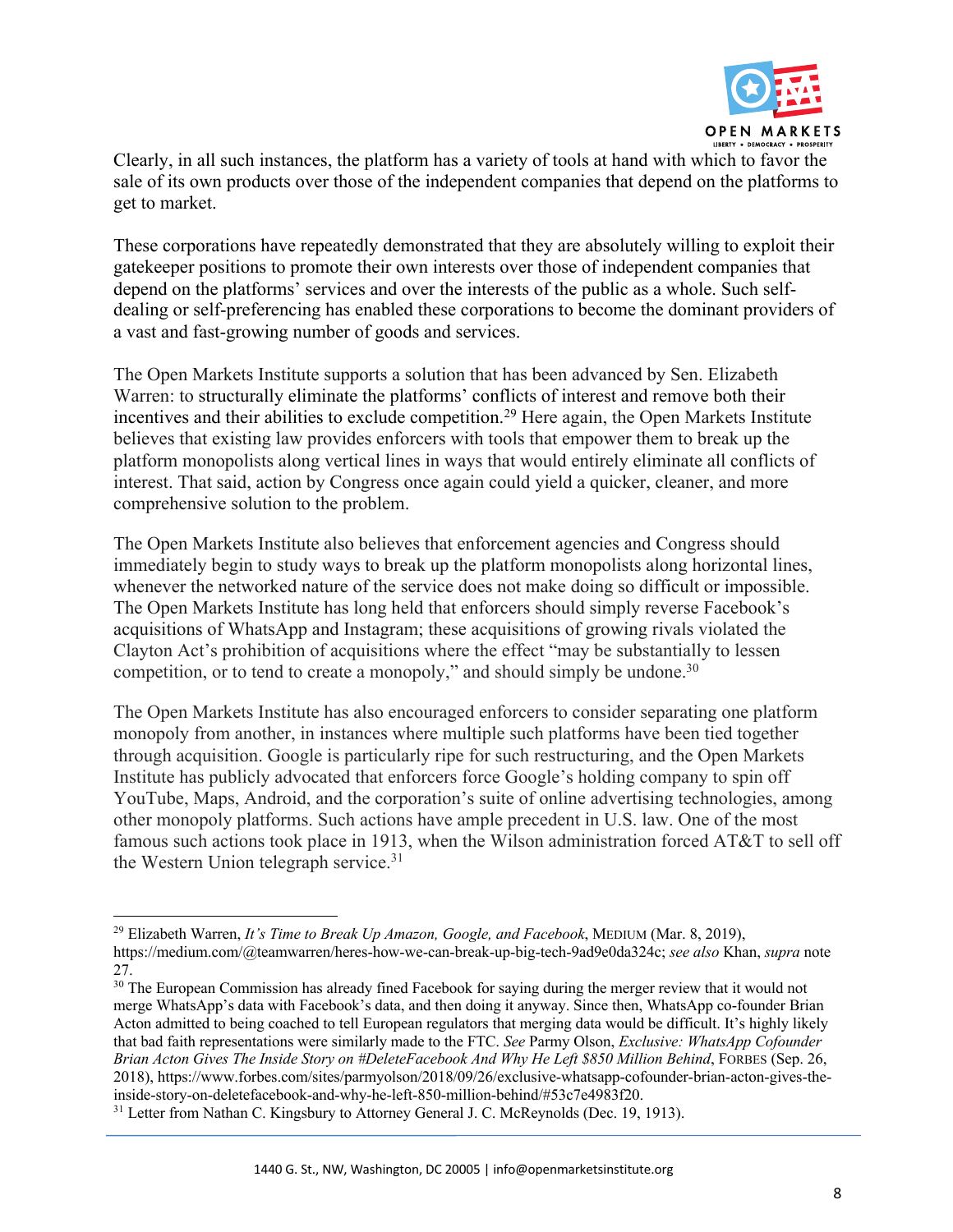

#### Interoperability

The COVID-19 crisis has made it even clearer than before that Google, Amazon, Facebook, and other platform monopolists are, in many respects, utilities. In recent years, however, the platform monopolists have done an excellent job of characterizing any and all forms of utility regulation as being overly statist and destructive of innovation.

In fact, the American people have developed over the years a variety of ways to ensure that even essential utilities must compete in ways that force them to constantly innovate, both in terms of technology and in terms of service. One of the simplest ways to do so is to make it easy for upstart competitors to enter into direct rivalry with the incumbent utilities.

One of the most effective ways to achieve this goal has been to enforce interoperability requirements that make it easier for customers of one platform to shift their businesses to another platform. Over the years, regulators and antitrust enforcers have imposed interoperability requirements against AT&T and Microsoft, among others, opening up competition in longdistance calling, telephones, and internet browsers.<sup>32</sup>

For the platform monopolists, interoperability would allow users to authorize networks to securely communicate with one another, much like how consumers with different email providers can send emails to one another. It would help overcome the network effects barrier to entry. For example, interoperability would allow new social media platforms to integrate with Facebook's platform, using APIs offered on reasonable and nondiscriminatory terms, with consumers empowered to control which data is shared and with whom. Users' control over their data is critical to prevent privacy violations.

Facebook CEO Mark Zuckerberg recently offered his own ideas as to how to restructure these businesses, and one of his proposals was data portability.33 This means that users could take their Facebook data to another platform. But data portability doesn't overcome the network effects barrier for new companies to compete with Facebook, because moving data to a platform that doesn't allow communication with friends is of little use to consumers.

The key thing to remember is that such interoperability requirements alone are not sufficient to deal with any of the fundamental political threats posed by the platform monopolists. On the

<sup>&</sup>lt;sup>32</sup> United States v. AT&T Co., 552 F. Supp. 131, 224 (D.D.C. 1982) (imposing an equal access mandate to prohibit AT&T's discriminatory practices against long distance competitors and rival equipment manufacturers that were created by the breakup of the company), *aff'd sub nom.* Maryland v. United States, 460 U.S. 1001 (1983); New York v. Microsoft Corp., 224 F. Supp. 2d 76, 268 (D.D.C. 2002), *aff'd*, 373 F.3d 1199 (D.C. Cir. 2004) (detailing § III.D of the Microsoft Consent Decree which required the corporations to provide and disclose on non-discriminatory basis the APIs "used by Microsoft Middleware to interoperate with a Windows Operating System Product."). <sup>33</sup> Mark Zuckerberg, *The Internet Needs New Rules. Let's Start in These Four Areas*, WASH. POST (Mar. 30, 2019), https://www.washingtonpost.com/opinions/mark-zuckerberg-the-internet-needs-new-rules-lets-start-in-these-fourareas/2019/03/29/9e6f0504-521a-11e9-a3f7-78b7525a8d5f\_story.html.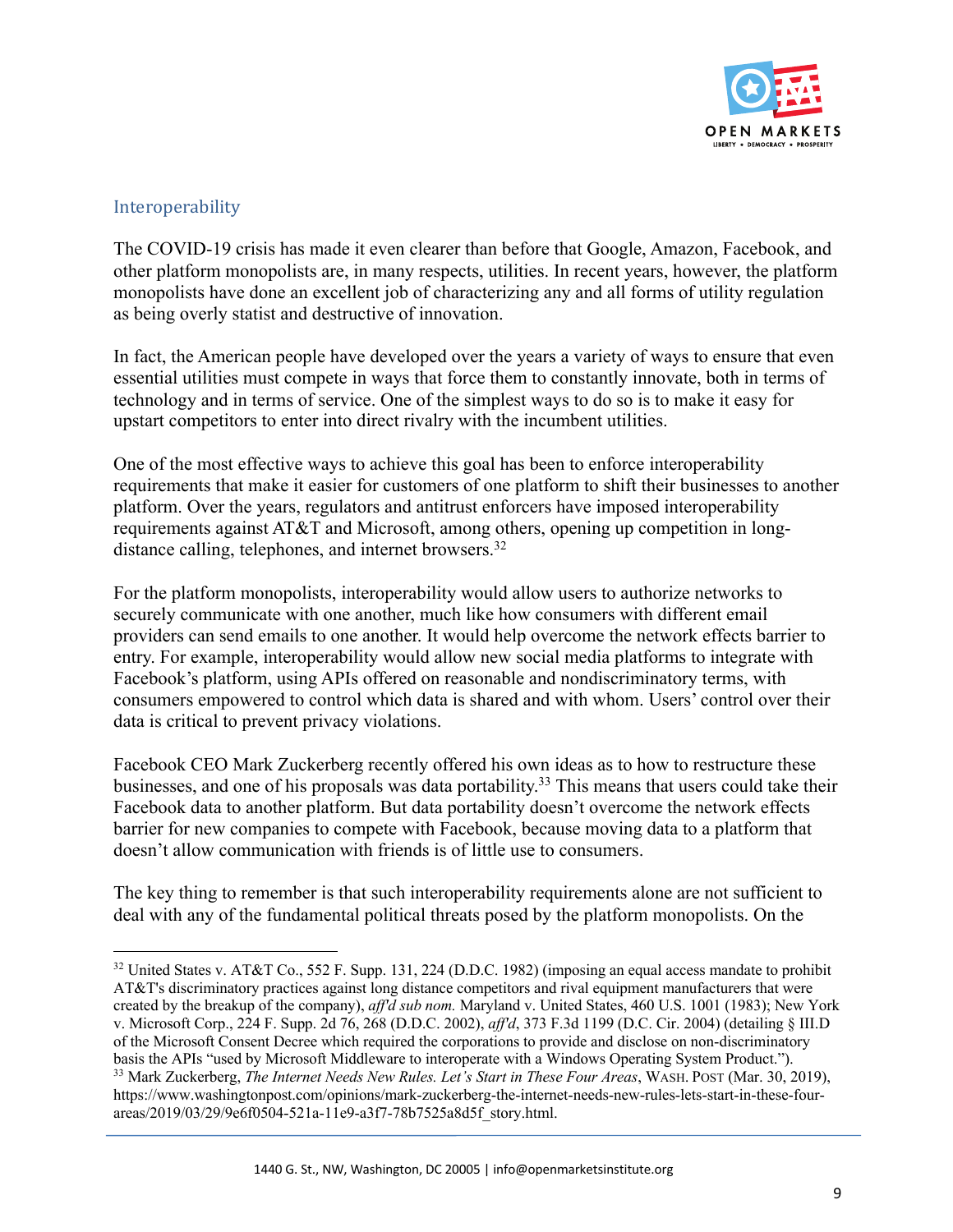

other hand, once we have subjected these corporations to traditional common carrier rules and restructured them to reinforce their neutrality, interoperability requirements will go a long way toward ensuring that the utilities of tomorrow must work hard to provide the innovations that will keep their customers happy.

# Exclusionary Conduct

The Open Markets Institute believes that the existing anti-monopoly laws of the United States are generally adequate to the task of protecting our democracy and liberty and promoting constructive and fair competition within open markets. America's present monopoly crisis is due not to any fundamental shortcomings in existing law, but rather to a combination of extremely weak enforcement made worse by the teachings of the deeply flawed, efficiency-fetishizing ideology used to interpret the law.

In the case of the platform monopolists, the combination of common carrier rules and careful restructuring of the corporations will solve the most dangerous threats posed by these corporations, but the Open Markets Institute believes that further steps are necessary to fully eliminate exclusionary conduct. Should the agencies and courts fail to take these steps or actively oppose them, then the Open Markets Institute would strongly support action by Congress to remove complexity from anti-monopoly law and to streamline monopolization cases so that citizens can attain justice more quickly and less expensively.

The Open Markets Institute has repeatedly made clear that the easiest way to remove complexity from the law and to streamline cases is to adopt Bright Line rules for structuring markets and limiting corporate behaviors. Such Bright Line rules were standard in U.S. anti-monopoly law and enforcement from the founding until the early 1980s. A good example of how such rules work is the 1968 Merger Guidelines published by the Department of Justice.<sup>34</sup> These rules set out a series of strict market-share tests for challenging horizontal, vertical, and conglomerate mergers. They also rejected pro-merger arguments that hinge on theoretical increases in productive efficiency.

The Chicago School ideology imposed on American anti-monopoly law in the early 1980s intentionally overthrew this Bright Line approach and replaced it with a largely subjective system of enforcement based on impossible-to-define standards and vague and easily manipulated guidelines. This gross distortion of the expressed will of Congress has stolen from Americans their single most important weapon against concentrated economic power, in ways that have undermined democracy and that have radically reduced individual liberty.

For instance, any citizen or business seeking to vindicate the right to a fair, competitive marketplace now has to spend huge sums to hire economic experts.<sup>35</sup> This is true also for the

<sup>34</sup> U.S. DEP'T OF JUSTICE, 1968 MERGER GUIDELINES (1968), https://www.justice.gov/archives/atr/1968-mergerguidelines [hereinafter 1968 MERGER GUIDELINES].

<sup>35</sup> Jesse Eisinger & Justin Elliott, *These Professors Make More Than a Thousand Bucks an Hour Peddling Mega-Mergers*, PROPUBLICA (Nov 16, 2016), https://www.propublica.org/article/these-professors-make-more-thanthousand-bucks-hour-peddling-mega-mergers (detailing one expert that charges over \$1,300 an hour).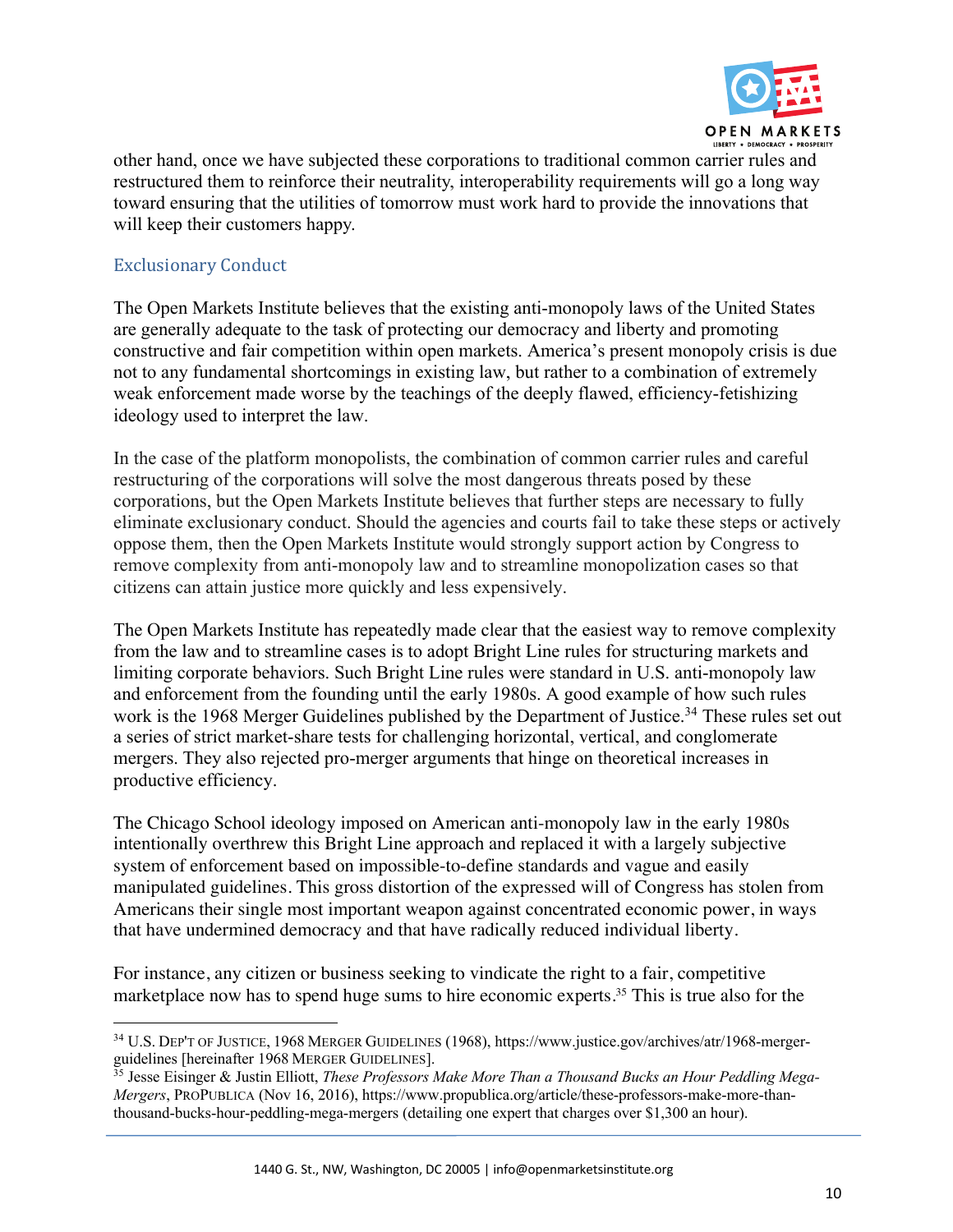

government when it seeks to protect the public interest. In 2018, the FTC spent nearly \$16 million on fees for testifying expert economists, despite the fact that the agency already employs some 80 economists with Ph.D.s in its own Bureau of Economists.<sup>36</sup> As a result, even in the most egregious of cases, monopolists' victims can rarely afford to sue for justice.

Bright Line rules would make antitrust enforcement more efficient and effective.<sup>37</sup> Specific to the online platform monopolists, Bright Line rules should be used to clarify outright the per se illegality of the following practices:

- Refusing to deal with customers and rivals.
- Prohibiting distributors, suppliers, or customers from doing business with rival firms.
- Penalizing purchasers who do not place a large share of their business with the firm.
- Tying the purchase of one good or service to the purchase of a separate good or service, whether done through contractual or technological means.
- Pricing below average variable cost on a significant volume of commerce.
- Most favored nation clauses.
- Using monopoly power in one market to create competitive advantage in a secondary market.
- Buying default installation or prime placement through slotting-fee agreements (such as Google's payment to Apple to set the default search engine for iOS devices to Google's product). Choice screens that present users with a range of competitive options, without those competitors having to pay to play, should replace such agreements.

Under Bright Line rules, a platform monopolist would be allowed to overcome the presumption of illegality under only very limited circumstances. To rebut this presumption, the firm should have to show that the practice is needed to introduce a new product or service and that a less restrictive alternative is not available.

As the Open Markets Institute made clear in recently filed comments on the FTC's proposed vertical merger guidelines, Bright Line rules should also clearly apply to vertical mergers. Here too, the Department of Justice's 1968 Merger Guidelines are a model for using clear rules to protect decentralized market structures in the digital economy. Congress should use the 1968 Merger Guidelines as a template for legislation that strengthens enforcement against vertical acquisitions by the platform monopolists.

<sup>36</sup> *Oversight of the Enforcement of the Antitrust Laws: Before the Subcomm. on Antitrust, Competition Policy and Consumer Rights of the S. Comm. on the Judiciary*, 116th Cong. (2019) (submitted testimony of the Federal Trade Commission),

https://www.ftc.gov/system/files/documents/public\_statements/1544480/senate\_september\_competition\_oversight\_t\_ estimony.pdf. *See also Bureau of Economics*, FED. TRADE COMM'N, https://www.ftc.gov/about-ftc/bureausoffices/bureau-economics (last visited Apr. 14, 2020). Note, the FTC does also enforce consumer protection law so some of these fees may not have been antitrust-related. 37 Open Mkts., *Restoring Antimonopoly Through Bright-Line Rules*, PROMARKET (Apr. 26, 2019),

https://promarket.org/restoring-antimonopoly-through-bright-line-rules/.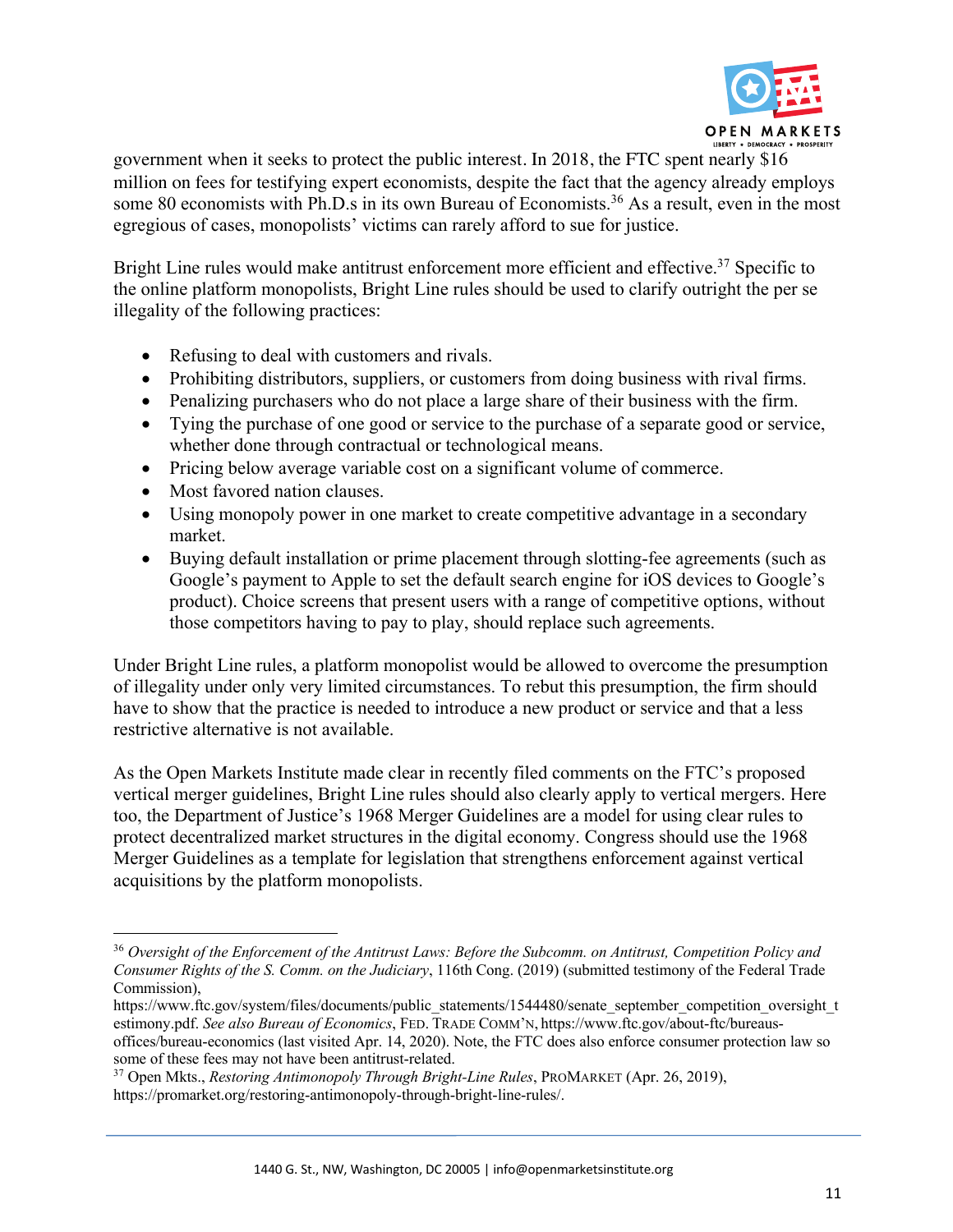

Congress should also remove court-imposed obstacles to anti-monopoly enforcement, and *Appendix A* lists court decisions that should be the highest priority for legislative repeal.

# 2. **Are existing laws that prohibit anti-competitive transactions adequate? Are current statutes and case law sufficient to address potentially anti-competitive vertical and conglomerate mergers, data acquisitions, or acquisitions of potential competitors?**

As we made clear above, the Open Markets Institute believes that current statutes are capable of addressing the full spectrum of anti-competitive conduct by digital platforms. And we believe that law enforcement agencies can and should aggressively enforce the antitrust laws against platform monopolists now, without waiting for Congress to strengthen or reform these laws

Of course, traditional case-by-case enforcement of the law will prove to be very time-consuming, and it is increasingly clear that the concentration of power and control in the hands of the platform monopolists grows more extreme and dangerous by the day.38

The COVID-19 pandemic and the resulting worldwide economic crisis have resulted in a sudden, sharp further consolidation of economic power and control by Google, Facebook, and Amazon. The essential nature of their communications, transportation, distribution services, and physical capacities has become only more obvious. And the corporations have in some respects become only more aggressive in exploiting this power to serve their private interests, which include the concentration of even more economic and political power than they now enjoy.

Recently, the Open Markets Institute called on Congress, the executive branch, and the courts to immediately impose a complete ban on all acquisitions by any corporation with more than \$100 million in annual revenue and by any financial institution or equity fund with more than \$100 million in capitalization, for the duration of the economic crisis set into motion by the COVID-19 pandemic. The Open Markets Institute believes that such a ban is needed to prevent a wholesale concentration of additional power by corporations that already dominate or largely dominate their industries, especially in ways that may significantly worsen the crisis that now threatens America's health, social, and economic systems.

The COVID-19 pandemic, however, has simply sped up processes that were already well under way, especially in the digital marketplace. That's why, even before the pandemic, the Open Markets Institute had already called for the FTC to impose a temporary ban on all acquisitions by Google, Apple, Facebook, and Amazon.<sup>39</sup> The Open Markets Institute recommends that such a ban be lifted only when the FTC certifies to Congress that it has fully investigated platform monopolists' exclusionary and predatory conduct and has brought the weight of the antitrust laws to bear in suing to stop such conduct in court.

<sup>38</sup> Kevin Caves & Hal Singer, *When the Econometrician Shrugged: Identifying and Plugging Gaps in the Consumer Welfare Standard*, 26 GEO. MASON L. REV. 395, 419–20 (2019) (detailing the length of antitrust cases). <sup>39</sup> Letter from the Open Markets Institute, to Maureen Ohlhausen, Acting-Chair of the Fed. Trade Comm'n (Nov. 1, 2017), https://openmarketsinstitute.org/releases/open-markets-institute-calls-on-the-ftc-to-block-allfacebook-acquisitions/.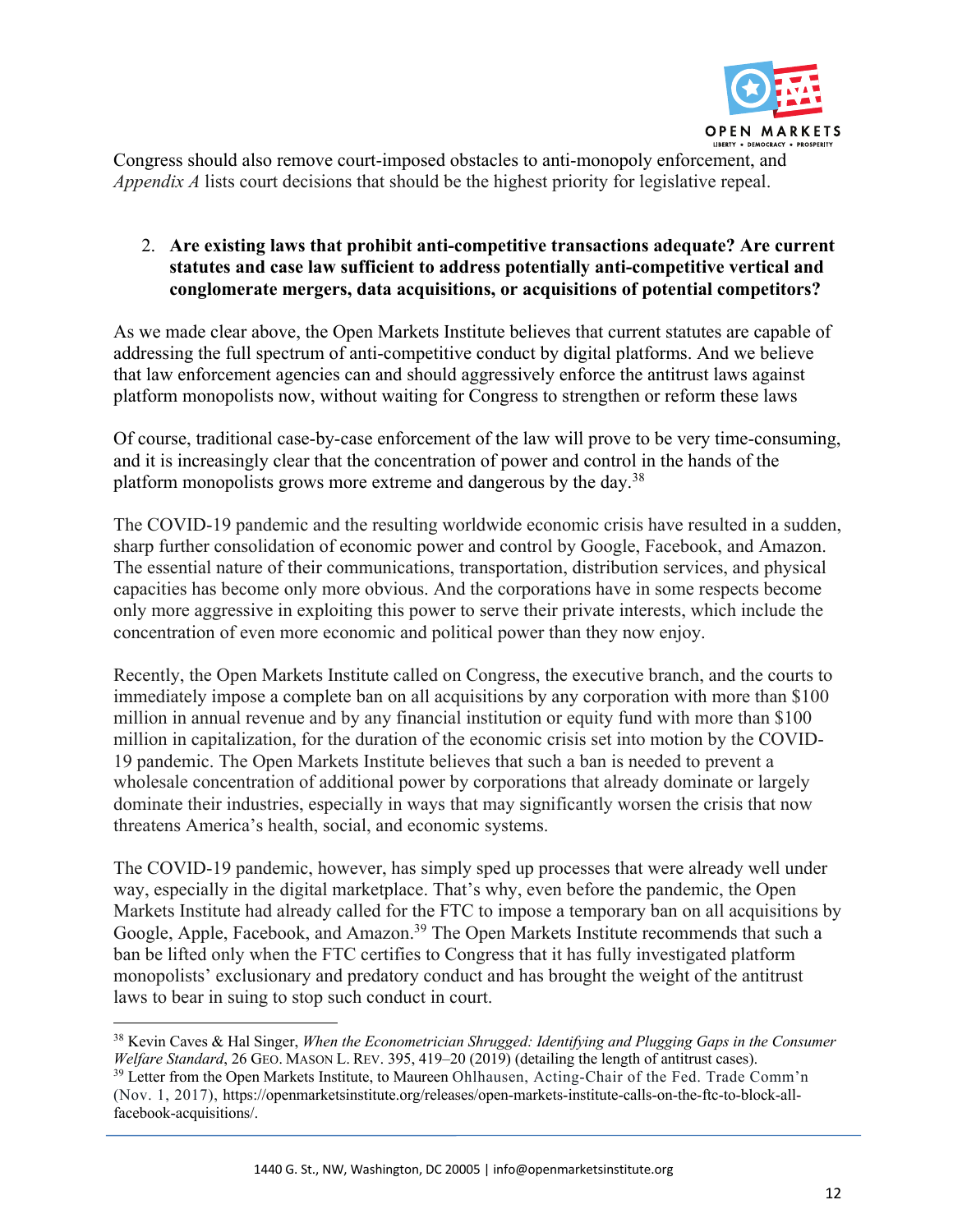

One particularly strong reason for such a ban on takeovers by Google, Apple, Facebook, and Amazon is the danger posed by platform monopolists' acquisitions of nascent competitors.<sup>40</sup> The platform monopolists have repeatedly – almost systematically – acquired the companies that posed competitive threats to them, while these rivals were still in their infancy. Often the platforms have exploited their control of underlying essential infrastructures both to identify such threatening upstarts and to strong-arm them into selling out. Because of their small size, such deals rarely even attract the notice of antitrust enforcers.

Another reason for such a ban is that the measures for evaluating mergers dictated by the Chicago School ideology – price and output – are of little use in assessing digital platforms' acquisitions of nascent competitors. Consumers often pay for digital services with data, not dollars. Unfortunately, like so many other antitrust principles intended to promote open markets, antitrust law's potential competition doctrine has been rendered toothless by overly burdensome legal standards introduced in recent decades. Here again, absent a coherent effort by enforcers to address this problem, Congress should create a structural presumption against the acquisition of competitive threats, in the spirit of the 1968 Merger Guidelines.<sup>41</sup>

Should Congress choose to make such a ban temporary, it should also require the platform monopolists – once the ban has been lifted – to ensure that the acquired assets never engage in any form of discrimination on price or terms and are completely and perpetually interoperable.

In addition, should Congress choose to make such a ban temporary, it should also require that the platform monopolists notify the FTC and DOJ of all acquisitions regardless of size. The legislation should require the FTC and DOJ to subject all such acquisitions to second requests and to provide the public with an opportunity to comment. The legislation should require enforcers to evaluate every acquisition by Google, Apple, Facebook, and Amazon based on the data that the acquisition would allow the platforms to collect, even if the acquisition target does not collect data. The legislation should ban any mergers that would allow a platform monopolist to acquire data or algorithmic machine learning that would either fortify the monopolist's market power or create entry barriers for competition.

In any such legislation, Congress should also require that, if the FTC or DOJ approve any acquisition by a platform monopolist, each agency must issue an in-depth statement to the public detailing the following: the scope of their investigation, any competitive concerns the agency

<sup>40</sup> *FTC Hearing 3: Oct. 17 Session 4 Nascent Competition: Are Current Levels of Enforcement Appropriate?*, FED. TRADE COMM'N. (Oct. 17, 2018), https://www.ftc.gov/news-events/audio-video/video/ftc-hearing-3-oct-17-session-4-nascent-competition-are-current-levels.

<sup>&</sup>lt;sup>41</sup> 1968 MERGER GUIDELINES § 18(a)–(b) (stating "Since potential competition (i.e., the threat of entry, either through internal expansion or through acquisition and expansion of a small firm, by firms not already or only marginally in the market) may often be the most significant competitive limitation on the exercise of market power by leading firms, as well as the most likely source of additional actual competition, the Department will ordinarily challenge any merger between one of the most likely entrants in the market" and a leading firm….The Department will also ordinarily challenge a merger between an existing competitor in a market and a likely entrant, undertaken for the purpose of preventing the competitive 'disturbance' or 'disruption' that such entry might create….").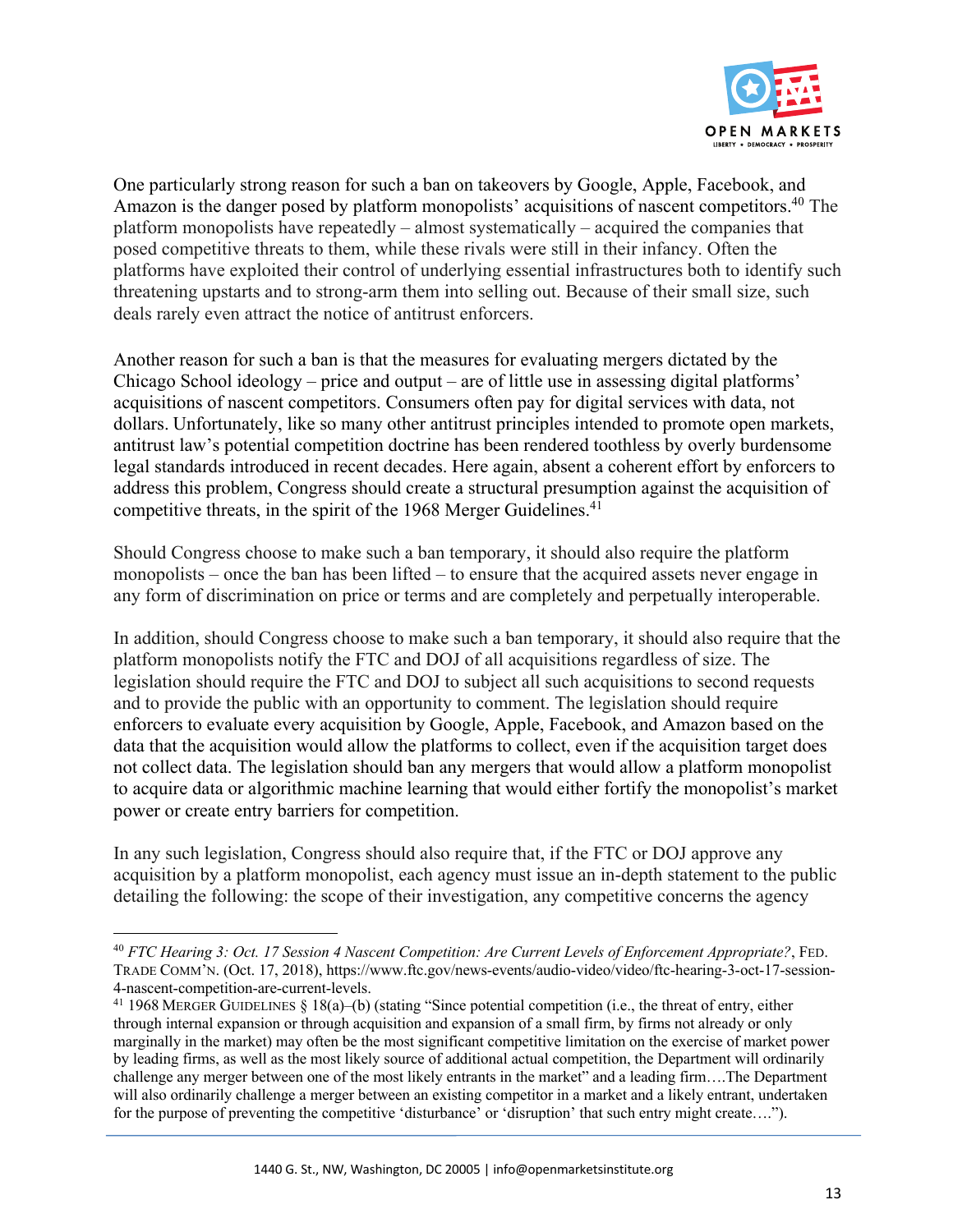

encountered or that were raised by third parties, why those concerns did not lead to a merger block, how the acquisition will impact privacy, whether the acquisition will enhance the platform monopolists' ability to acquire additional data or will transfer data or algorithmic machine learning to the platform monopolist, and how any such data acquisition will erect barriers to competitive entry or impact competition among existing market participants.

**3. Is the institutional structure of antitrust enforcement—including the current levels of appropriations to the antitrust agencies, existing agency authorities, congressional oversight of enforcement, and current statutes and case law adequate to promote the robust enforcement of the antitrust laws?**

The Open Markets Institute believes there are a number of problems with the structure and behavior of antitrust agencies, with current levels of appropriations, with current levels of oversight, and with how we compartmentalize the discussions and authorities for the regulation of our digital marketplace. We also believe that Congress should move swiftly to make it easier for citizens to organize against the power of the platform monopolists.

## The Role of Economics

Until the early 1980s, economics played a relatively minor role in the enforcement of antitrust laws. In large part, this was because comparisons of the relative efficiencies of different market structures were rarely needed in a regime characterized by Bright Line rules that aimed to protect particular political and social outcomes.

Beginning in the early 1980s, however, the Reagan administration, in tandem with introducing the flawed Chicago School ideology to competition policy, radically increased the role that economists played in determining what constitutes a just outcome in the enforcement of antitrust law. This included doubling the number of economists within the division by 1986, to nearly three economists for every 10 lawyers. And it included the decision to elevate the division's chief economist to the role of deputy assistant attorney general.

The Open Markets Institute believes that these changes played a major role in subverting the ability of the agencies to enforce U.S. antitrust law according to the original will of the American people as expressed through Congress. We further believe that Congress should now entirely reassess the role of economics within competition policy and reassess the relative levels of funding for economics within the agencies.

# Appropriations

The Open Markets Institute calls on both federal and state legislators to allocate more resources to state attorneys general for the enforcement of antitrust laws.<sup>42</sup> The American people have long

<sup>42</sup> The Federal Government at one time financially supported state antitrust enforcement. *See, e.g.*, Pub. L. No. 94- 503, § 309, 90 Stat. 2415 (1976) (authorizing the Attorney General of the United States to allocate funding "provide assistance and make grants to States which have State plans approved under subsection (c) of this section to improve the antitrust enforcement capability of such State.").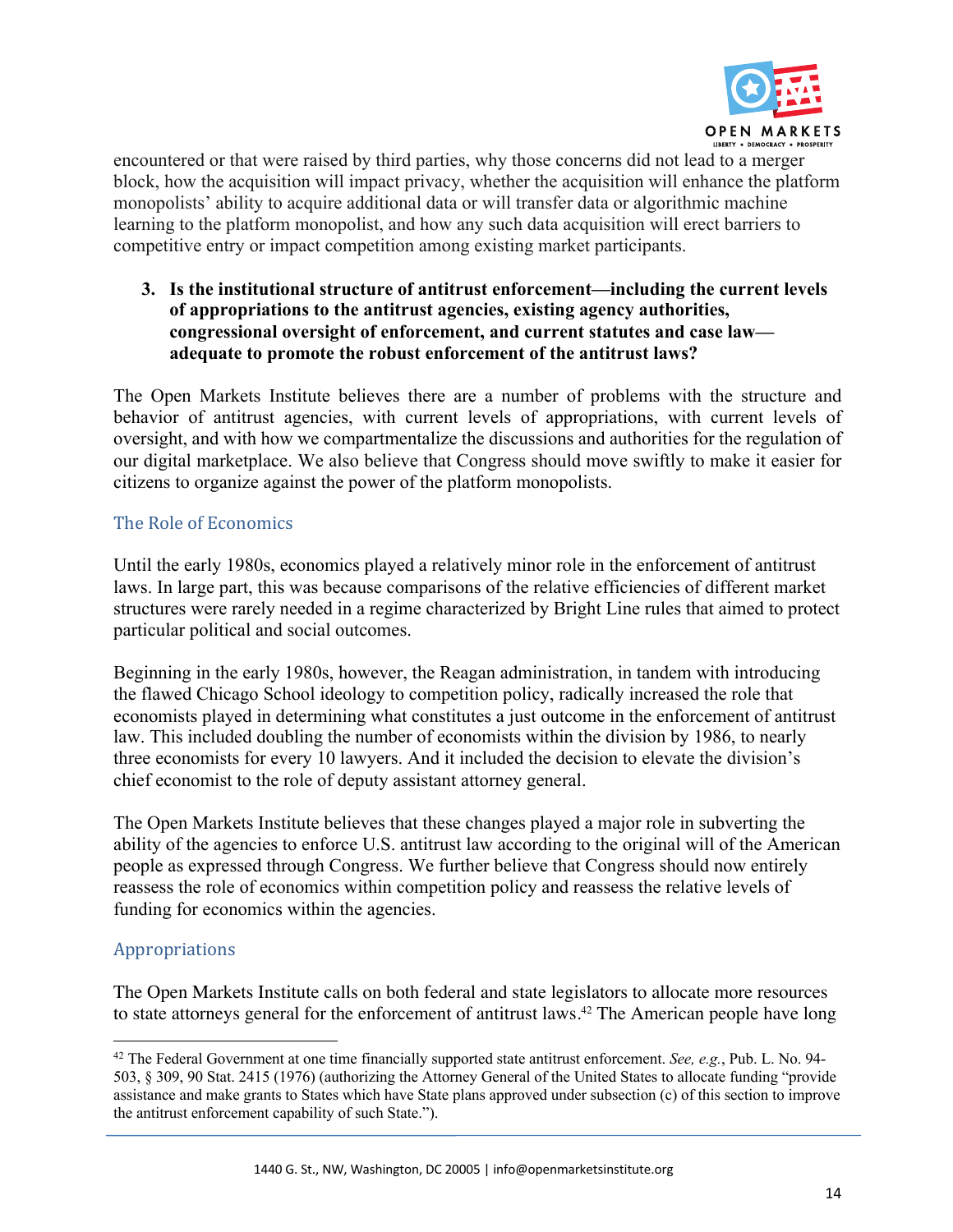

promoted competition among agencies in the enforcement of the law, to ensure effective checks and balances in economic regulation. One way the American people achieved this in antitrust was through the Clayton Antitrust Act, which ensures that every state in the United States has antitrust authorities equal to those of the federal government.<sup>43</sup>

In recent years, the wisdom of these actions has been made clear repeatedly. States attorneys general have time and again proven to be more aggressive in antitrust enforcement than the FTC or DOJ. Unfortunately, most states do not have sufficient staff members to pursue nearly as many cases as they would like. Bigger states such as New York have about a dozen antitrust lawyers. But many states only have one or even one-half of an antitrust enforcer. Congress should allocate funding for state enforcers to increase their teams and resources so they can enforce antitrust laws against digital platforms, which have tremendous amounts of funds available for their defenses.

## **Oversight**

The Open Markets Institute believes that Congress, in its oversight capacity, must require greater reporting and transparency from the FTC about its investigative and enforcement efforts regarding platform monopolists. Congress should hold the FTC accountable for weak enforcement, such as the FTC's recent fines against Facebook and YouTube for repeated consent decree violations. Fines alone are not enough, because they don't change platform monopolists' destructive business models and anti-competitive practices. Google has handed over more than \$9 billion to the European Commission since 2017 for antitrust violations, but Google has not fundamentally changed the ways that it excludes competition.

Congress should also pressure the FTC to use its 6(b) authority to study targeted advertising, disinformation, election interference, the monopolization of digital ad revenue by digital platforms, and other harms related to platform monopolies.44

## Privacy

The Open Markets Institute believes that it is vital to promote greater coordination between enforcers of anti-monopoly law and privacy law. As we made clear in a letter last year, the Open Markets Institute believes that privacy law cannot be fully effective until it is buttressed by anti-

<sup>&</sup>lt;sup>43</sup> 15 U.S.C. § 15c(1) (stating "Any attorney general of a State may bring a civil action in the name of such State as parens patriae on behalf of natural persons residing in such State in any district court of the United States having jurisdiction of the defendant, to secure monetary relief as provided in this section for injury sustained by such natural persons to their property by reason of any violation of sections 1 to 7 of [the Clayton Act].").

<sup>44</sup> 15 U.S.C. § 46(b) (stating the FTC can require an entity to file "annual or special . . . reports or answers in writing to specific questions" to provide information about the entity's "organization, business, conduct, practices, management, and relation to other corporations, partnerships, and individuals.").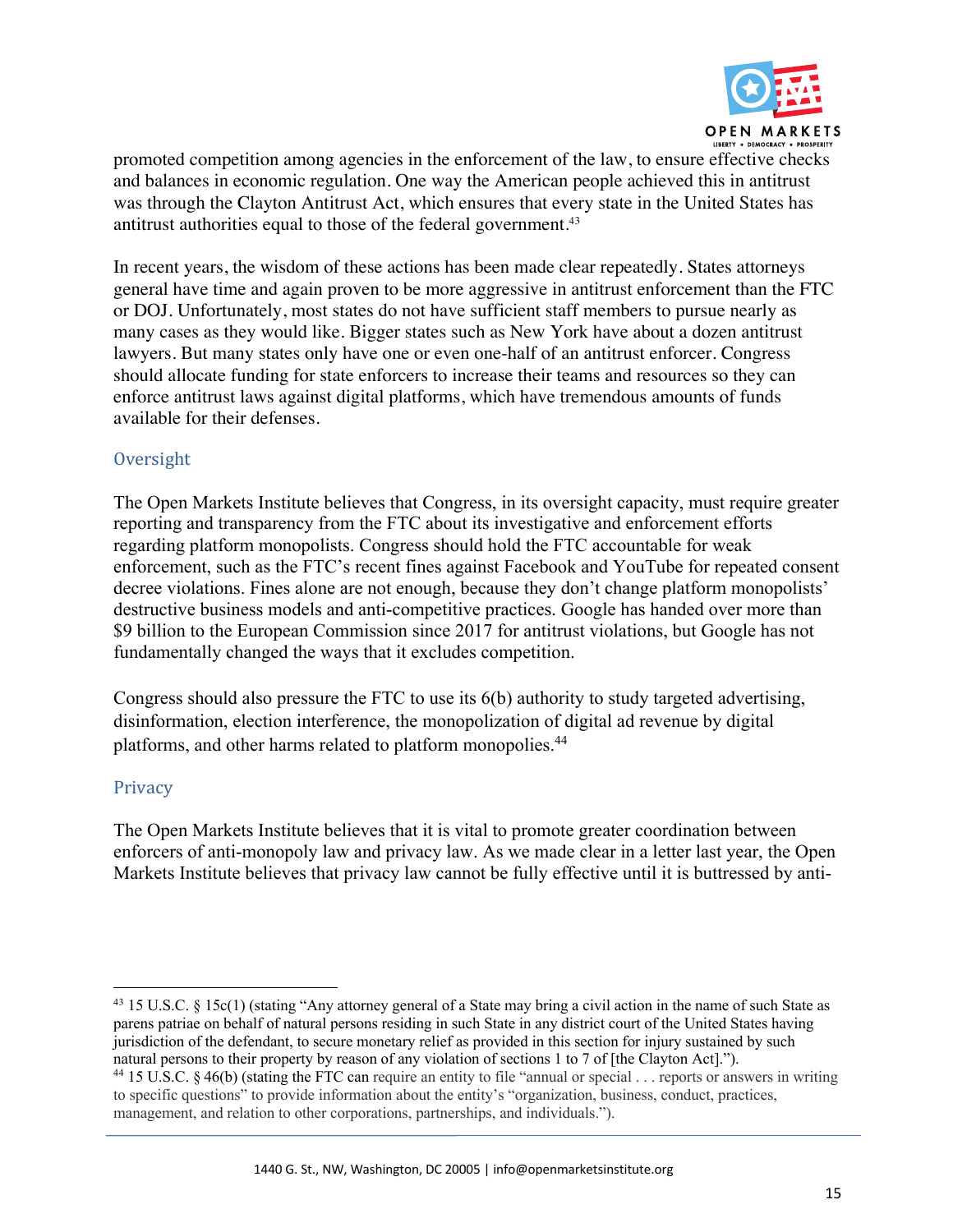

monopoly law.<sup>45</sup> As we also made clear, we believe that certain anti-monopoly policies – especially common carrier rules – can help to reduce many privacy concerns.<sup>46</sup>

In the digital marketplace, privacy and monopoly are intricately related.47 Meaningful privacy reforms would, for instance, undercut Facebook's and Google's dominance because comprehensive tracking of users is required to support the platforms' targeted digital advertising business models, and privacy reforms would undercut Amazon's dominance because it uses data to disadvantage its competitors.<sup>48</sup> Massive data collection allows tech giants to strengthen their monopoly power and erect barriers to competitive entry.

Facebook, for example, has used its control of data to try to shut out rivals. Leaked internal Facebook documents revealed that CEO Mark Zuckerberg personally kept a list of strategic competitors, who were not permitted to access the Facebook Graph API.49 Such behavior amounts to a discriminatory refusal to deal, which violates Section 2 of the Sherman Act under current legal standards. If a monopoly refuses to offer a service to a competitor that it offers to others, or if a monopoly has done business with the competitor and then stops for anticompetitive reasons, such behavior amounts to illegal monopolization.

In another leaked document, a Facebook employee suggested cutting off a competitor's access to Facebook's API and using privacy as a pretense to justify the move.<sup>50</sup> Facebook seems to define privacy as keeping consumers' data out of others companies' hands. Individuals, as consumers and as citizens, also need privacy protection from Facebook itself.

The most invasive forms of surveillance should be prohibited outright. As journalist David Dayen wrote in an article for *The New Republic*, "the U.S. can take one simple, legal step to roll back this dystopian nightmare: ban targeted advertising."51 We support such a ban. At a minimum, microtargeted advertising should be banned for several months before elections.<sup>52</sup>

<sup>&</sup>lt;sup>45</sup> Letter from the Open Markets Institute, to Jan Schakowsky, Chair of the House of Representatives Subcomm. on Consumer Protection & Commerce, and Cathy McMorris Rodgers, Ranking Member of the House of Representatives Subcomm. on Consumer Protection & Commerce (Mar. 6, 2019),

https://openmarketsinstitute.org/wp-content/uploads/2020/03/Open-Markets-Letter-to-House-Energy-and-Commerce-committee-on-Privacy-2.pdf.

<sup>46</sup> *Id.*

<sup>&</sup>lt;sup>47</sup> Id.<br><sup>48</sup> See generally Hubbard Testimony 1; see also Hubbard Testimony 2.

<sup>48</sup> *See generally Hubbard Testimony 1*; *see also Hubbard Testimony 2*. 49 THE DIGITAL, CULTURE, MEDIA AND SPORT COMMITTEE, DISINFORMATION AND 'FAKE NEWS': FINAL REPORT, 2017–19, HC 1791 (UK), https://publications.parliament.uk/pa/cm201719/cmselect/cmcumeds/1791/1791.pdf. <sup>50</sup> *Id.*

<sup>51</sup> David Dayen, *Ban Targeted Advertising*, NEW REPUBLIC (Apr. 10, 2018),

https://newrepublic.com/article/147887/ban-targeted-advertising-facebook-google; *see also* Gilad Edelman*, Why Don't We Just Ban Targeted Advertising?*, WIRED (Mar. 22, 2018 7:00 AM), https://www.wired.com/story/whydont-we-just-ban-targeted-advertising/.

<sup>52</sup> Ellen L. Weintraub, *Don't Abolish Political Ads on Social Media. Stop Microtargeting.*, WASH. POST (Nov.1, 2019, 6:51 PM), https://www.washingtonpost.com/opinions/2019/11/01/dont-abolish-political-ads-social-mediastop-microtargeting/.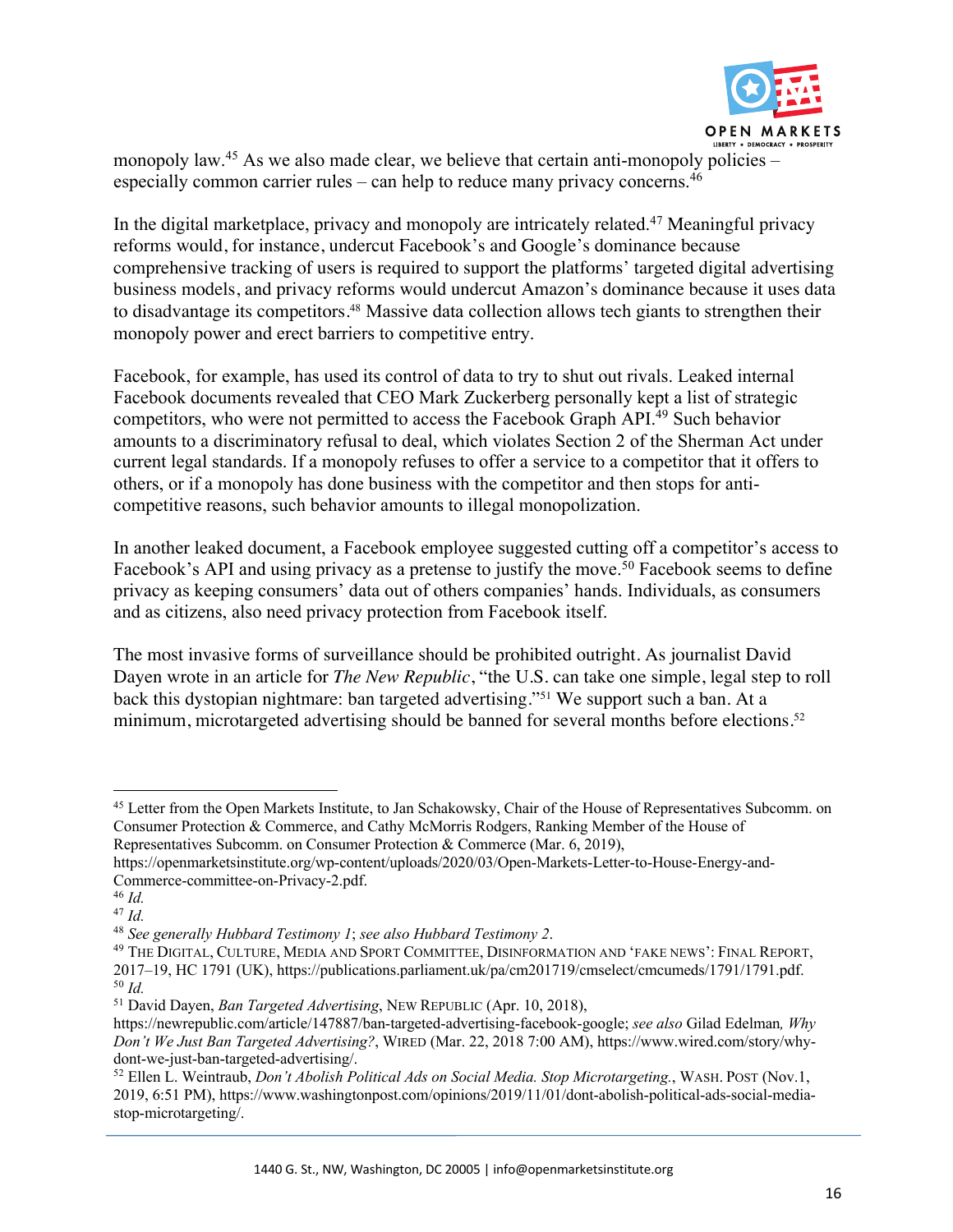

Another way to protect privacy is through stronger antitrust enforcement against exclusionary conduct and illegal mergers that fortify monopoly power. Monopoly power allows platform monopolists to abuse consumers' privacy without losing their business to competitors because consumers have nowhere else to go.<sup>53</sup> Consumers pay monopoly rents of data and receive a lower-quality product, since privacy is a dimension of quality. Monopoly power also allows platforms to keep consumers in the dark about the ways that the platforms abuse consumers' privacy, and greater competition could help shed light on Big Tech's privacy violations. For example, the privacy-protecting search engine DuckDuckGo, in a bid for consumers' business, provides education through its newsletter on the ways that Google and other companies violate privacy.

# Immunity for Illegal Behavior

The Open Markets Institute believes that Congress should reform Section 230 of the Communications Decency Act,<sup>54</sup> which at present gives the platform monopolists far-reaching legal immunity for actions that other corporations must police against. Section 230 was first enacted nearly a quarter of a century ago as part of the Telecommunications Act of 1996.<sup>55</sup> It grants broad immunity to "interactive computer services" from lawsuits seeking to hold the services liable for information published by an "information content providers."<sup>56</sup>

One example of an unintended consequence of Section 230 is that dominant platforms remain legally unaccountable for the libel, fake news, fraudulent content, bots, and hate speech flowing across their platforms. At the same time, however, these firms are uniquely and unfairly able to profit from the spread of such content, because they sell advertising next to it. But these platforms are in competition for advertising revenues with traditional publishers, who do not have Section 230 immunity. In addition to reforming Section 230, another possible solution to these imbalanced terms of competition would be to prohibit entities enjoying Section 230 immunity from selling advertising.

The online world and the offline world are no longer separate. Giving a carte blanche to internet actors to violate offline laws means that we live in a lawless society.

For instance, broadcasters and journalists are held to legal standards for political ads. Facebook, too, should be held to those same standards, or it should be prevented from selling those ads entirely. Similarly, wiretapping or reading someone else's mail is illegal, and, in 12 states, so is recording someone without their consent. Similar surveillance by platform monopolists should be illegal. Similarly, fair housing laws prohibit unlawful discrimination in advertising, yet even

<sup>53</sup> *See generally* Dina Srinivasan, *The Antitrust Case Against Facebook: A Monopolist's Journey Towards Pervasive Surveillance in Spite of Consumers' Preference for Privacy*, 16 BERKELEY BUS. L.J. 39 (2019).

<sup>54</sup> 47 U.S.C. § 230. Section 230 is actually Section 509 of the Telecommunications Act of 1996, which amended the Communications Act of 1934. *See* Telecommunications Act of 1996, Pub. L. No. 104-104, § 509, 110 Stat. 56; *See also* Matt Stoller, Sarah Miller, Zephyr Teachout, *Addressing Facebook and Google's Harms through a Regulated Competition Approach,* American Economic Liberties Project, April 2020.

<sup>55</sup> Telecommunications Act of 1996, Pub. L. No. 104-104, § 509, 110 Stat. 56.

 $56$  47 U.S.C. § 230(c)(1)–(2).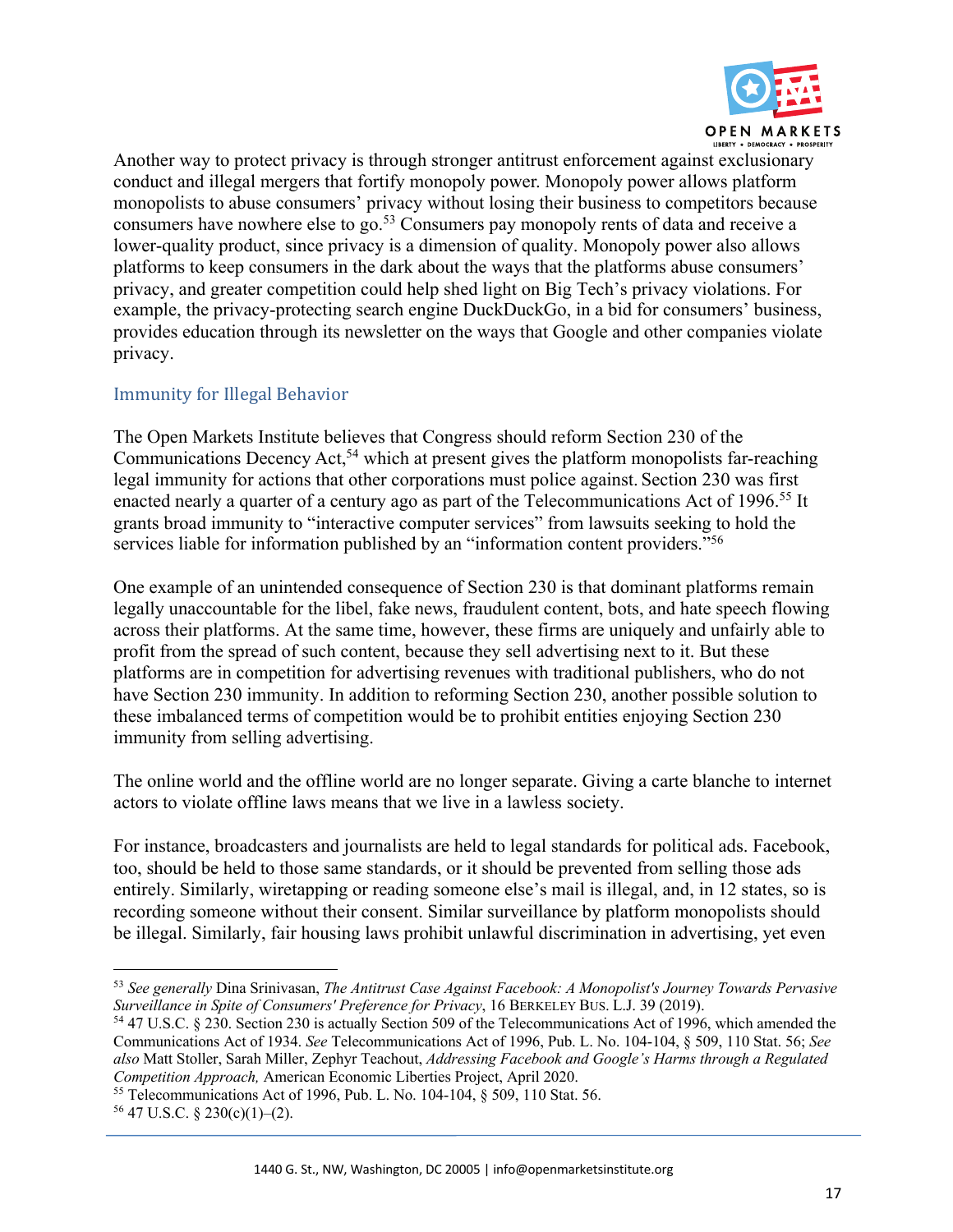

after Facebook promised to stop this practice, a ProPublica investigation found that the discrimination persisted. Discrimination by algorithm should be just as illegal as discrimination by any other means.

# Removing Obstacles to Private Antitrust Enforcement

The Open Markets Institute also calls on Congress to make it easier for citizens to bring class action lawsuits. The American people developed class action lawsuits, in ways that supplement government enforcement, to help deter corporations from abusing their power. In recent years, however, courts have used the constructs of antitrust injury and antitrust standing to erect many procedural obstacles that limit who can sue under the antitrust laws and under what circumstances they can sue.57 These obstacles clearly flaunt the intent of Congress. Procedural barriers to private class actions, including the widespread use of clauses that require people harmed by monopolization to seek arbitration instead of suing in court, should also be eliminated.58

## Protections for Concerted Activity and Cooperation Among Workers, Professionals, Small Firms, and Consumers

Along with controlling and reducing platform dominance, permitting the powerless to build power is a pillar of American democracy. Workers, professionals, small businesses, and consumers must have the right to band together to challenge concentrated economic power that has not been addressed by the law enforcement agencies. As a first step, federal antitrust enforcers must abandon all efforts to interfere with the right of independent actors to freely associate, including efforts to bargain collectively and organize boycotts.

To ensure that this freedom of association is durable and not subject to abrupt changes in prosecutorial discretion, Congress should enact a statutory right for workers, professionals, small businesses, and consumers to act in concert. It has an existing model on which to draw: the 1922 Capper-Volstead Act that protects cooperation among farmers and ranchers.<sup>59</sup> Congress should generalize the Capper-Volstead Act to cover workers, professionals, and small businesses (as defined by assets or revenue). A general Capper-Volstead Act would protect the right to engage in coordinated activity and establish public oversight of this concerted action.

As the history of cooperation among farmers shows, such action can be the basis for democratizing key sections of the economy. In the near term, cooperation among individually powerless actors can reduce inequality in the marketplace and yield fairer terms of trade with large corporations. In the medium and long term, collective action can serve as the foundation of democratically owned and operated enterprises that directly compete against investor-owned corporations.

<sup>57</sup> *See infra* Appendix A.

<sup>58</sup> *See generally* Deepak Gupta & Lina Khan, *Arbitration As Wealth Transfer*, 35 YALE L. & POL'Y REV. 499 (2017); Sandeep Vaheesan, *We Must End Rule by Contract*, CURRENT AFF. (Aug. 19, 2019), https://www.currentaffairs.org/2019/08/we-must-end-rule-by-contract.

<sup>59</sup> 7 U.S.C. §§ 291–92.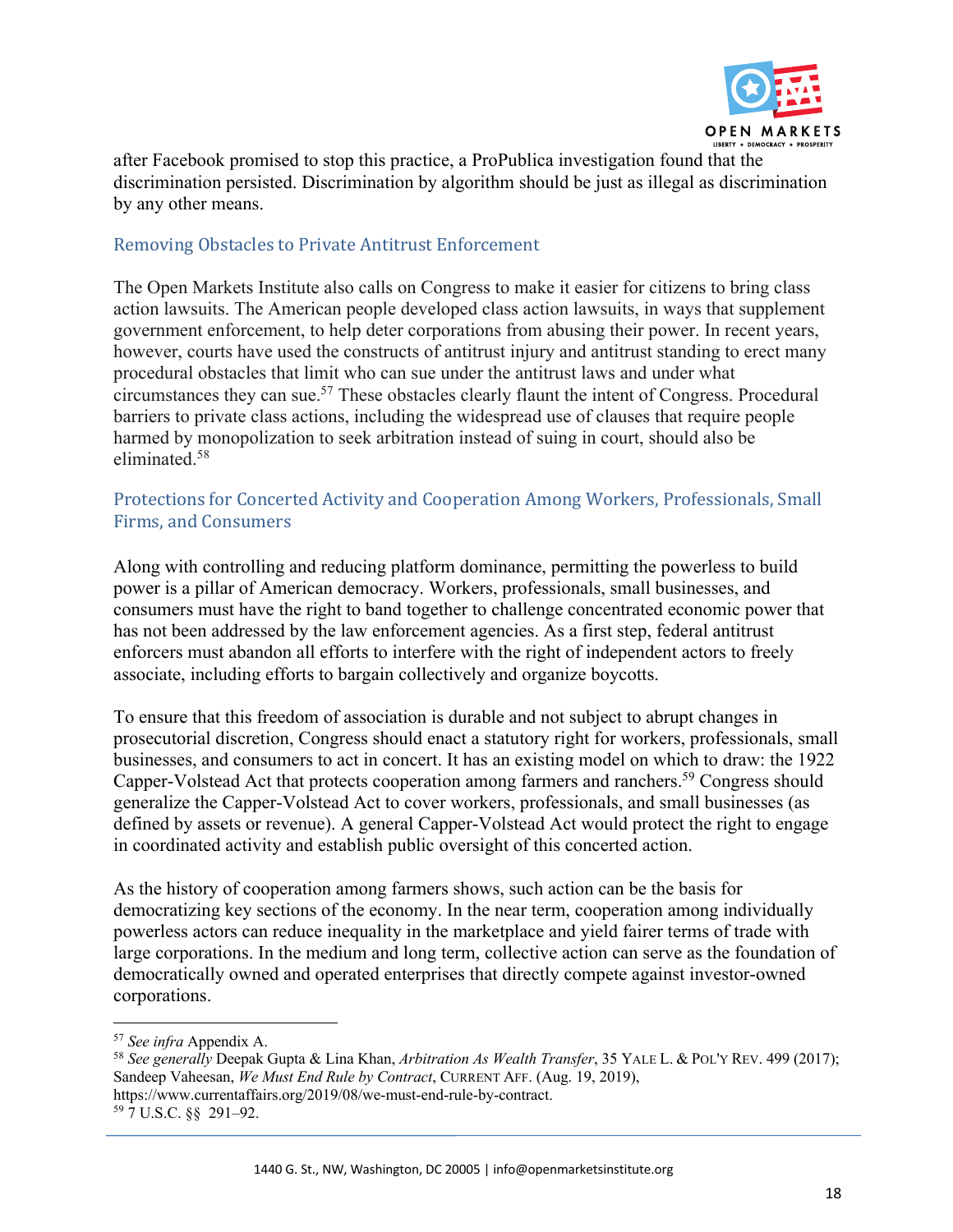

In the interim, medium-sized and even large businesses should also be permitted to engage in limited forms of collective action when confronting dominant platforms. Toward this end, the Open Markets Institute supports the *Journalism Competition and Preservation Act* proposed by Rep. Cicilline. Until platforms' dominance is tamed, this measure is necessary to rebalance gross disparities in bargaining power.<sup>60</sup> The exemption is carefully circumscribed and structured in a way so that newspapers and other media outlets can engage in collective action for only certain ends and for only a limited time.

To conclude, our economy, businesses small and large, and consumers would all benefit from immediate action to rein in anti-competitive conduct and acquisitions by platform monopolists. Consumers benefit from the choice, innovation, and quality that robust competition brings. Consumers are also citizens who benefit from the free flow of speech. They are the employees of companies that will benefit when platform extraction ceases. And they are entrepreneurs who deserve an opportunity to compete in the digital marketplace based on merit.

Thank you once again for the opportunity to provide input on these important issues. I am available to answer any questions that may arise.

Best Regards,

Sally Hubbard Director of Enforcement Strategy Open Markets Institute

Joined by:

Athena Coalition (See list of coalition partners at https://athenaforall.org) American Economic Liberties Project Fight for the Future Freedom from Facebook and Google Coalition (See list of coalition partners at https://www.freedomfromfacebookandgoogle.com) Institute for Local Self-Reliance Jobs with Justice United 4 Respect Frank Pasquale, Professor of Law at University of Maryland Francis King Carey School of Law

<sup>60</sup> Journalism Competition and Preservation Act of 2019, H.R. 2054, 116th Cong. (2019), https://www.congress.gov/bill/116th-congress/housebill/2054/text?q=%7B%22search%22%3A%5B%22Hr+2054%22%5D%7D.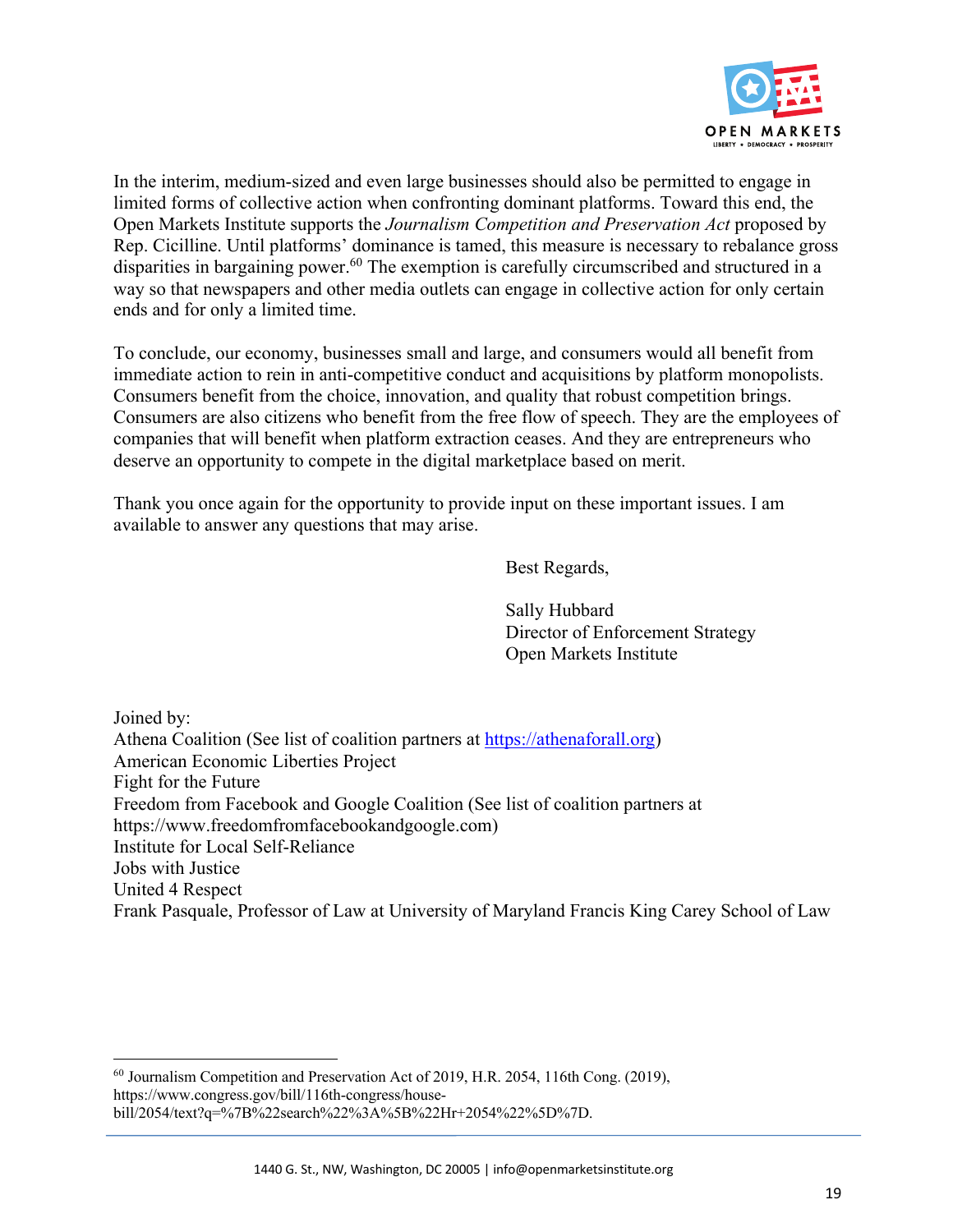

# APPENDIX A

The following decisions and guidance documents should be the highest priority for legislative repeal:

# *Predatory pricing*

- *Brooke Group Ltd. v. Brown & Williamson Tobacco Corp*., 509 U.S. 209 (1993) (requirement of below-cost pricing and dangerous probability of recoupment in predatory pricing cases) - *Matsushita Electric Industrial Co. v. Zenith Radio Corp*., 475 U.S. 574 (1986) (skepticism toward predatory pricing claims; too high a bar to sustain a monopoly leveraging claim) - *Weyerhaeuser Co. v. Ross-Simmons Hardwood Lumber Co*., 549 U.S. 312 (2007) (*Brooke Group* test extended to predatory bidding claims)

# *Refusal to deal*

- *Verizon Communications Inc. v. Law Offices of Curtis V. Trinko*, LLP, 540 U.S. 398 (2004) (no refusal to deal claims when regulator can mandate duty to deal; skepticism toward all refusal to deal claims in *dicta* that has been expanded and applied widely by lower courts) - *Pacific Bell Telephone Co. v. LinkLine Communications, Inc*., 555 U.S. 438 (2009) (price squeezing claims recognized only when antitrust duty to deal exists)

## *Exclusionary and restrictive trade practices*

- *Ohio v. American Express Co*., 138 S. Ct. 2274 (2018) (adoption of two-sided markets construct; requirement that plaintiff prove a net anti-competitive harm across two different markets)

- *Continental TV, Inc. v. GTE Sylvania Inc.*, 433 U.S. 36 (1977) (non-price vertical restraints subject to rule of reason)

-*Spectrum Sports, Inc. v. McQuillan*, 506 U.S. 447, 459 (1993) (requires proof of dangerous probability of monopolizing secondary market for monopoly leveraging claims; standard of proof means plaintiffs cannot bring suit until harm has already been done).

- *Brunswick Corp. v. Pueblo Bowl-o-Mat, Inc*., 429 U.S. 477 (1977) (creation of antitrust injury doctrine)